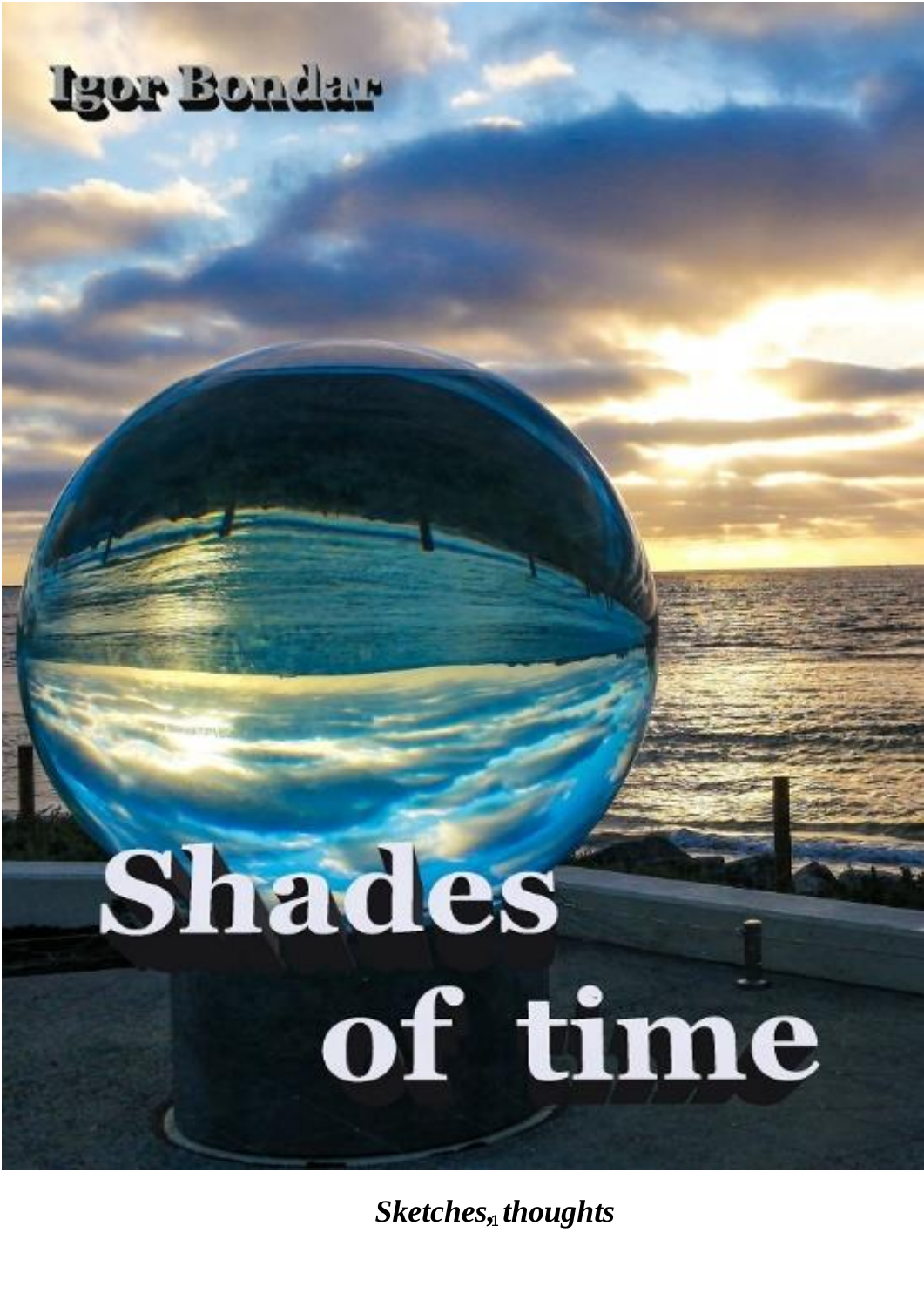#### **About paradoxes**

 Modern humanity may seem very reasonable to us. The number of educational institutions, the abundance of all kinds of electronics and different information channels on our planet clearly support this argument. However, it's easy to see that in recent years, humanity began to do, to put it mildly, illogical or even strange things. Why is this happening?

 Of course, there are many reasons for this, but there is no doubt that such paradoxes are somehow related to the abundance of different screens and dense information space around people. It's no secret today that the constant presence of a person in the virtual space, in an endless stream of news, changes his world view. Fifty years ago, a man read just a couple of news a day, but now one reads a few dozen and, sometimes, even hundreds of them a day. As a result, people's heads today are overloaded with information of all kinds, and besides, information that is not always true.

 This overload has negative consequences. The modern man can hardly find time to cope with all his current issues and problems. Very often, he skips over other important things such as the history of mankind, its real wisdom, philosophy, and faith. All these concepts are often considered today as not too useful in the matters of making money and getting different benefits. Therefore, they are not given enough attention.

 However, this is a big mistake. When people erase history from their lives, they erase their future. After all, it's the history of mankind that stores all the important answers related to the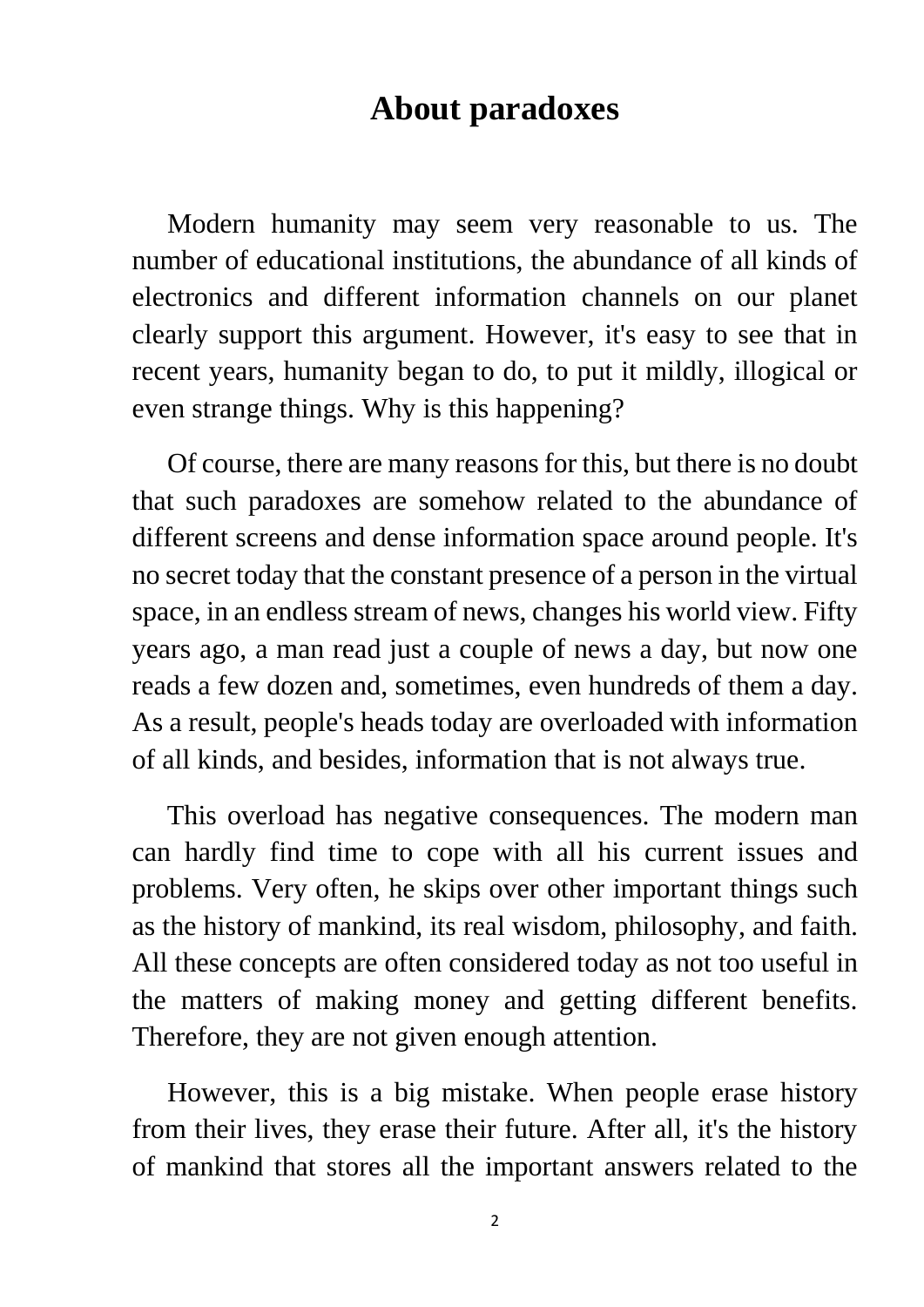meaning of life on earth, the right attitude to everything, finding happiness in this reality and after that. There are a lot of facts from the past, a sea of evidence; there are many indisputable conclusions.

 As a result of such a superficial approach of mankind to the understanding of various important things, we deal with a lot of illogical situations and paradoxes. Today, many people on the planet think of, for example, the thousand-year history of humanity, as if it was just a fairy tale. Whereas they begin to perceive today's "fairy tales" from screens of all sorts and kinds as an existing reality.

 The persistent unwillingness of modern people to be interested in God, Heaven, their life after death, which in fact is the most important thing, is the main paradox of mankind. This is despite the sea of evidence that people have on this subject! Indeed, it's time to think about preserving common sense on earth.

 And one more paradox. As in the past, people want to find happiness on this planet most of all. However, for some reason, the last thing they want to do - is look for happiness in the only place where it is.

#### **Manipulation.**

 The greatest struggle unfolding in our time is the struggle to take a hold of people's consciousness, for the possibility to influence it. A lot of marketing experts, psychologists, political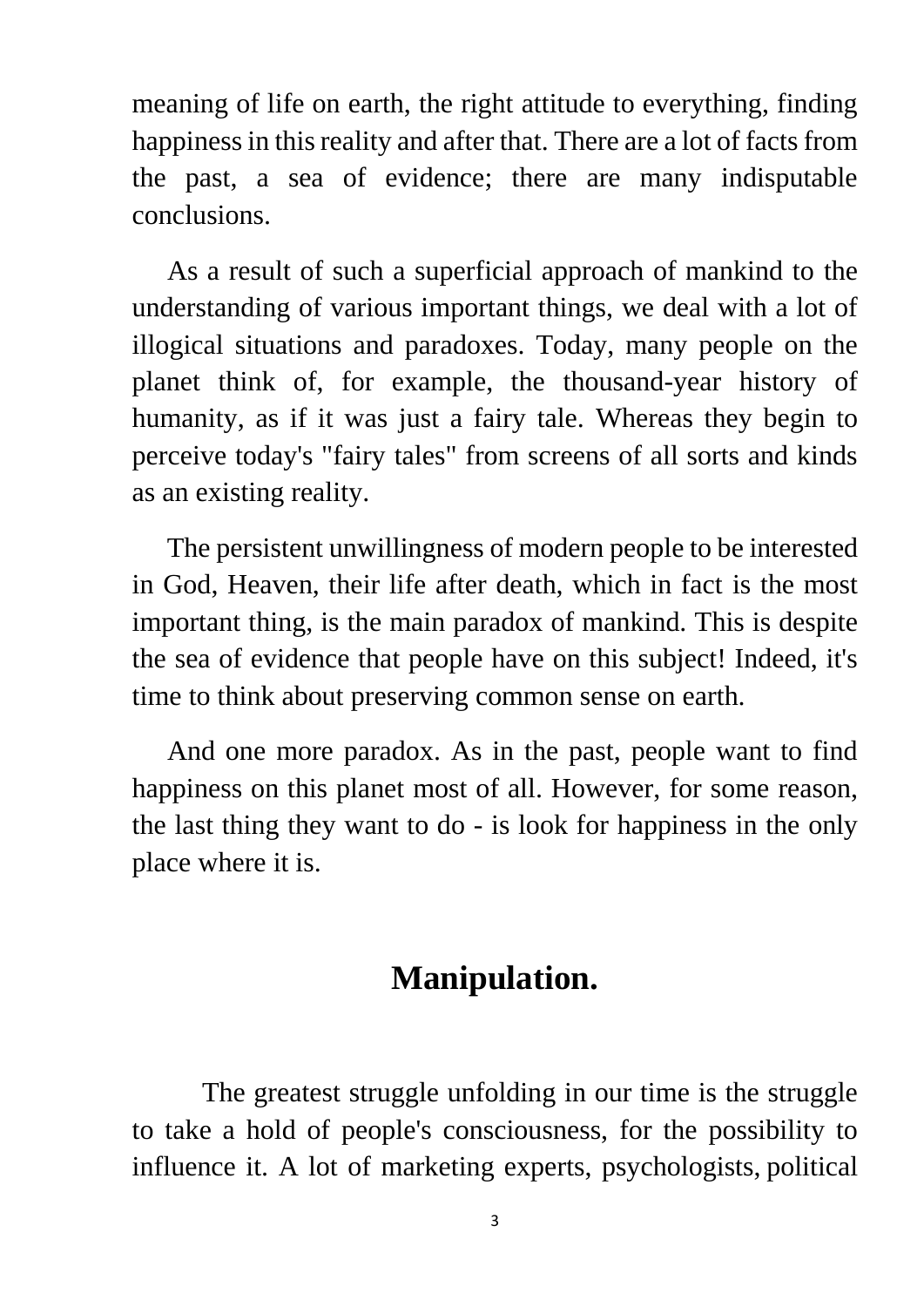technologists are doing their best to make people buy something, join something or vote for someone. As a rule, they don't care at all whether a person needs it or not. Usually, they just want to satisfy their own desires and implement their projects. Other people, for them, act only as a necessary tool.

 But, the Lord gives people complete freedom of choice. Of course, He invites everyone to Paradise, but this place is really perfect and incomparably better than any other alternative. In addition, God created us, loves us and doesn't need anything from us. He sincerely wishes all people only the best.

 Can we say that those who are fighting for people's minds in different ways love them? This question can only evoke a smile. The answer? Rarely, if ever. Are they honest with them? Not always, very often such people do not offer us the best. Lying is actually a popular companion of different manipulators, and usually such people are most interested in the result. They fight, as a rule, not for the heart of a person, but for his voice or money.

 They study how many times they have to repeat the name of something in advertising to make a person buy it. They analyze information channels to find the ones that can help them to show their ad as many times as possible. They determine how many times they should tell people that they are being cheated and used, and that their freedoms are being violated, to make them vote for the "right" candidate, and so on.

 Those who want to influence people study a person as a complex, little-studied mechanism. They look for different "buttons" that they can push to regularly get the necessary behavior, and determine how to control a person even more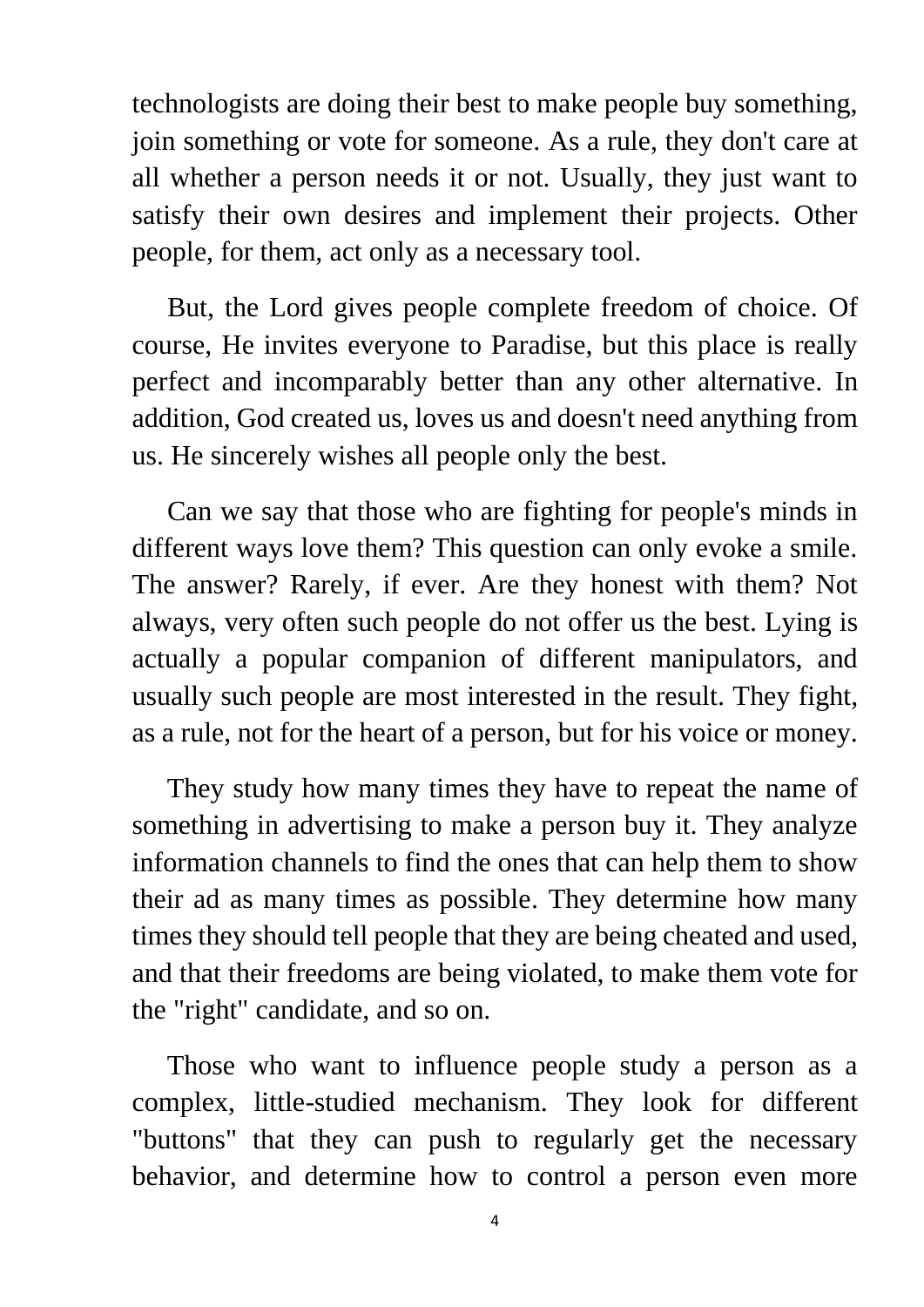effectively. If it seems useful to them, they enthusiastically awaken different passions in a person, such as fear, lust, pride, and others. The main thing is to get the desired result. And, to be honest, they succeed in many things.

 We've all heard about hypnosis. There are even special shows, in which hypnotized people can do anything on stage and don't remember it afterwards. Manipulation is a modern form of hypnosis. This is because in this case, one makes a person want to buy something that he or she did not want to buy before and do something that he or she didn't plan to.

 Paradoxically, the One who created this world and created people can easily influence the behavior of any person, but He doesn't do it. Whereas, those who don't have any moral right to do it try to get such an opportunity by any means possible. Naive. If everything in the world of God were so simple...

#### **Pride**

 Madness comes after pride. This is not the opinion of some psychologists (although some statistics on this topic, of course, already must to be). These are the words of God from the Gospel.

 Today on earth – which turned out to be very fruitful for the cultivation of pride – we already have enough evidence of this. After all, madness has many forms and signs. But, in fact, it's only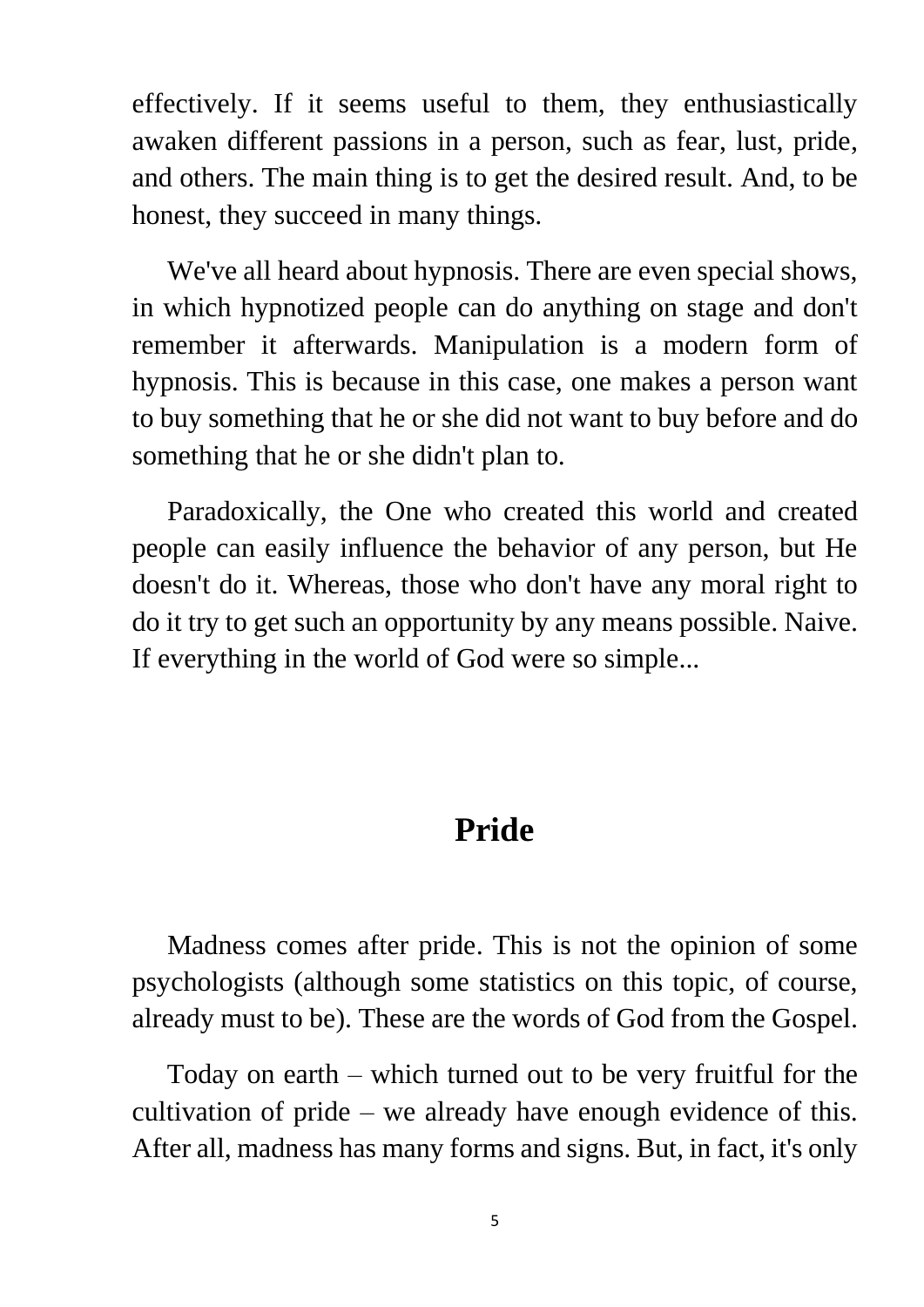the inability of a person to adequately perceive reality. The key word here is "inability".

 The modern world, with the abundance of different screens and networks, greatly helps people to cultivate pride. A vivid example of this is the almost universal activity of posting pictures on the Internet and collecting "likes" for them. What is it but the search for recognition and glory? If all this becomes too important for a person, there we have it: fertile ground for growing pride. There are a lot of similar examples in people's lives today.

 The whole past real history of humanity, not to mention the norms of Christianity, have always taught people to be modest. Nowadays, unfortunately, people (especially the youth) more admire not the best characters, who are sharp-tongued and often not too moral. They like to criticize everything and don't like to build. Thanks to the Internet, such leaders are now a dime a dozen. As a rule, they haven't any role models from history and don't want to listen to their parents and older generation.

 This brings to mind other words of God when He spoke about the Last times of humanity. One of the signs of the last days are when children "become disobedient to their parents".

 People full of pride always lose adequate perception of reality. They begin to see the whole world only in conjunction with themselves. Such people break different norms of decency and morality much more often. They do not like even the minimal restriction by society on their "sacred freedoms".

 It would be just right to remind them of how God treats people who have lost all moral principles. For example, recall the history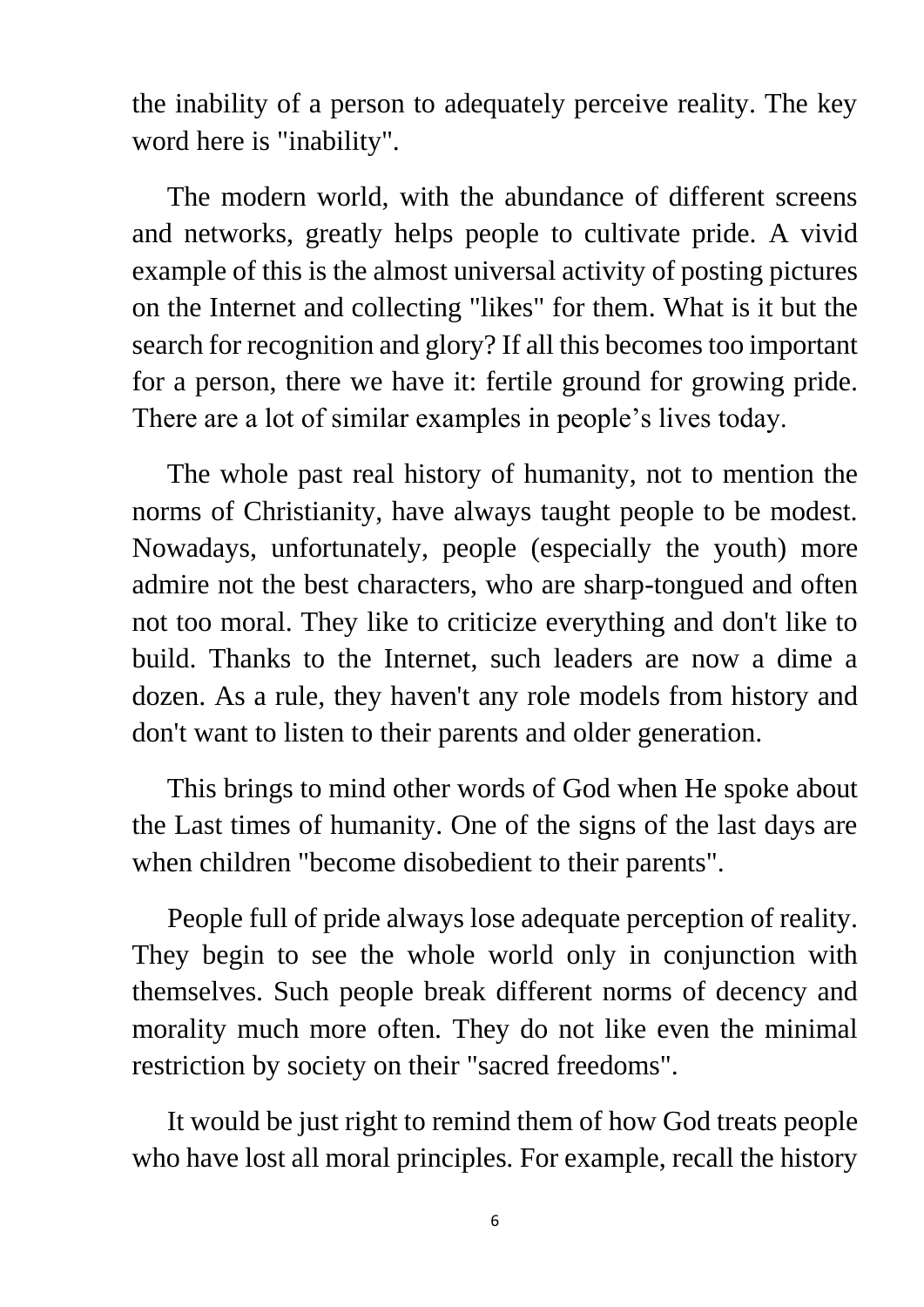of the cities of Sodom and Gomorrah. However, pride always makes a person blind. And when one is blind, it becomes difficult to perceive reality correctly, let alone delve into history lessons.

 Due to the almost complete lack of attention to this issue, pride today is quietly spreading on the planet, almost without any resistance and gradually distorting the correct world view of people. Destroying at the same time modesty, good traditions, honesty, tolerance, love, goodwill, morality, and understanding. Destroying the commandments of the Creator of this world in people's minds and hearts. And the visible result of these destructions will not be long in coming.

 Yes, until recently, humanity merrily laughed at the fairy tale "Alice in Wonderland" as the maximum manifestation of various absurdities. However, if today you briefly tell the plot of this fairy tale to someone who is not familiar with this work, he may think that you're just retelling some world news.

#### **Obscene words.**

 A literary or obscene word is just a different set of phonetic sounds that are used to designate a particular action or object. Given that there are thousands of languages in the world, any action or object can be described in three thousand ways of different non-obscene phonetic combinations. Quite enough for everyone.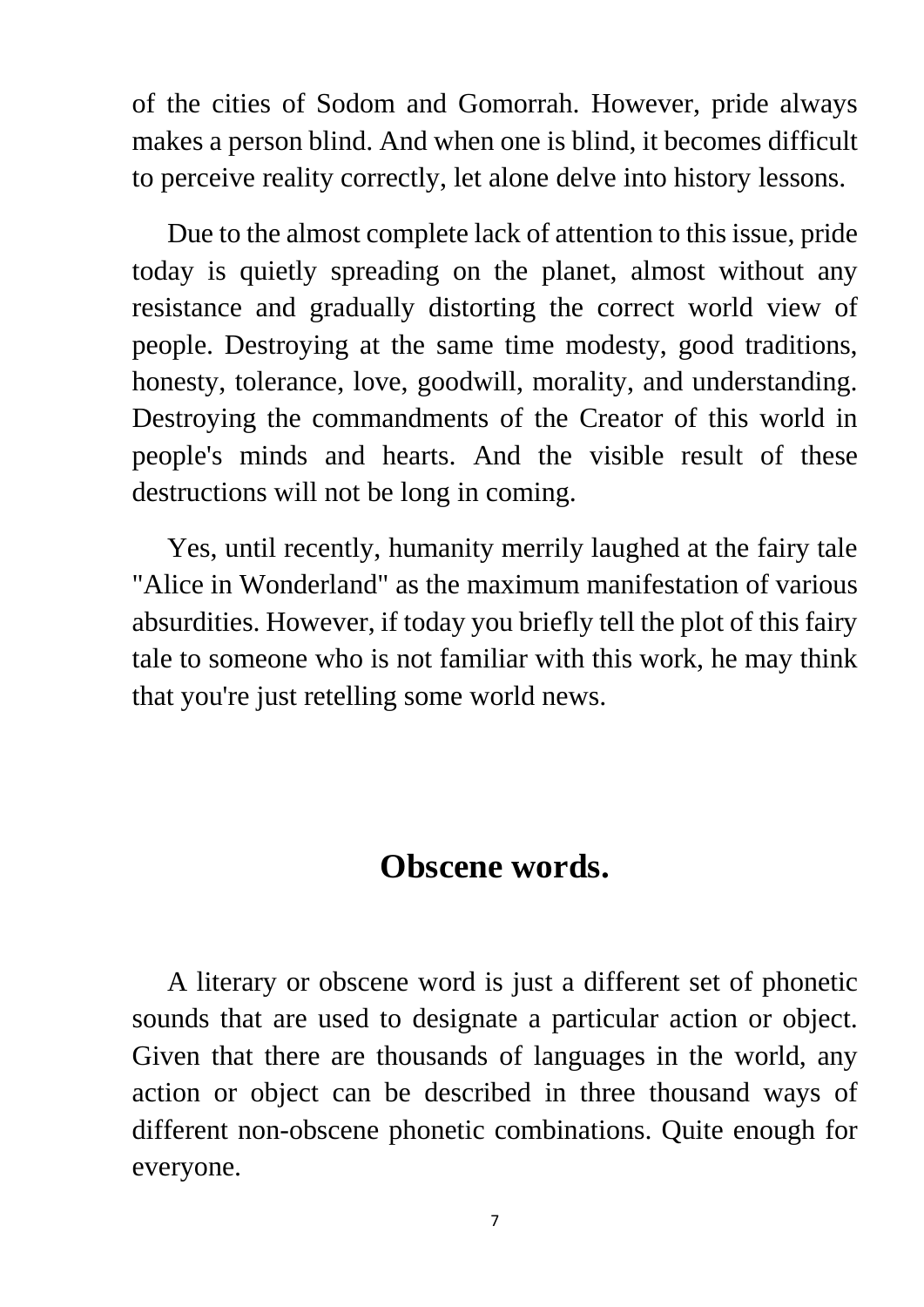So, why do people use obscene words instead? After all, it's just the three thousand-first phonetic combination that describes the same thing. It's obvious that there's not much logic in it.

 However, there is a lot of psychology here. An obscene word is forbidden, and its usage draws a protest in a civilized and cultural society. But, it also quickly draws attention to those who use it. Mostly negative, but does it matter to those who seek fame in any way?

 For example, if a person of average abilities began to write poetry today, he would become invisible in the world of geniuses such as Lord Byron, Robert Lee Frost or Alexander Pushkin. In order to gain just a little fame, he would have to work very, very hard.

 But, there's a much shorter way: you can fill your poems with obscene words. That's all – attraction will be drawn immediately. However, the price of such "success" even on earth is not too big. What about in Heaven? Here, such a person will get in a lot of trouble that are directly proportionate to the number of fans of his workaround creativity.

 There's a reason for that. The author of such works consciously inserts obscene words in his texts. However, his fans begin to repeat these words unconsciously. Well, and then we deal with a habit – people start to use them automatically through the author's fault. And this happens in the world of wonderful history and amazing culture, in the world of beautiful thoughts and deep feelings. In the world, that God tries to bring to us in the highest form.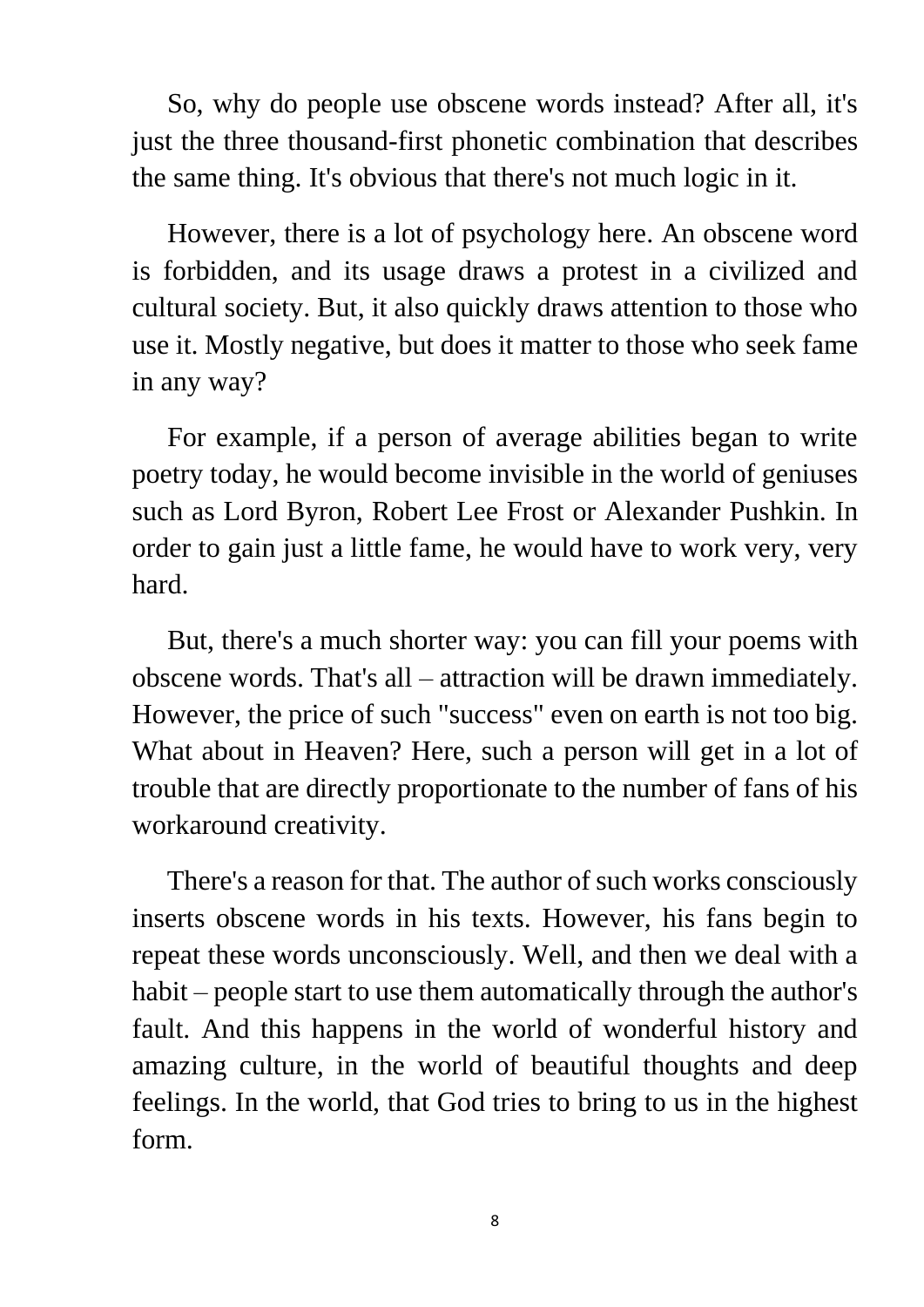In addition, obscene words are the language of hell. This is not a metaphor, just look at serious medical statistics in this regard. The point is that many people, who are not very moral and lose the ability to think straight and speak due to their age or any other reason, often begin to shout different obscene words. As if such a person is no longer the owner of his speech. And this comparison is not too far from the truth.

 To achieve something in the world – in business, sports or art – a person always has to work hard. However, the success obtained in a roundabout way, never brings happiness for a long time in the world of a just and omnipresent God. This is fair: the One Who created the world and people, can establish the rules of life, that's for sure. And it's great that these rules have always been and will only be beautiful and high.

#### **Parents and children.**

 Recently, another dividing line has appeared in humanity, which didn't exist before. This line lies between the younger generation and the older generation.

 Actually, there's absolutely nothing unusual in the avant-garde of youth. Young people have always considered themselves more modern then their parents. However, the link between generations has always been saved, as well as continuity. Sooner or later, young people began to read the same books, to learn the same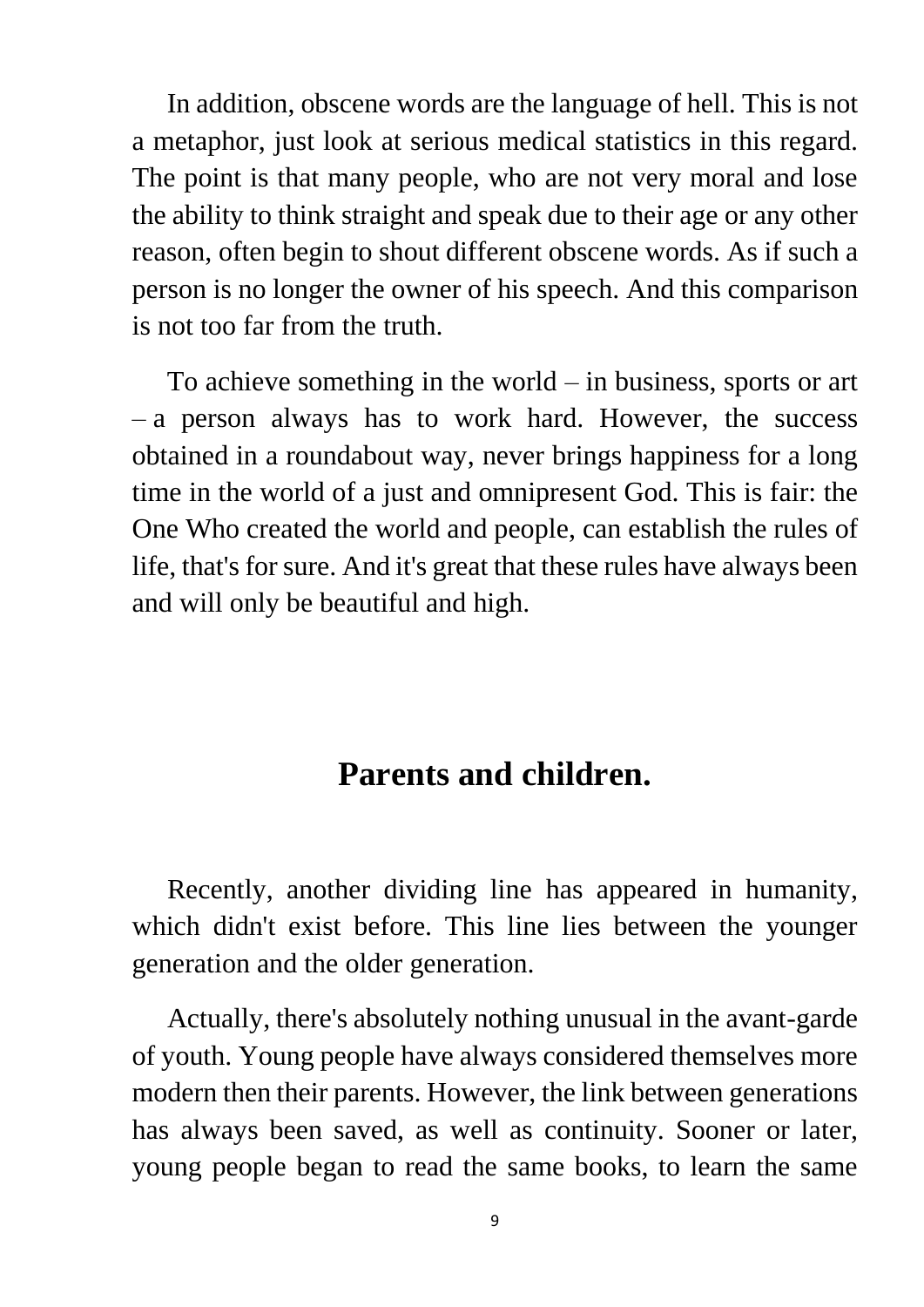professions, to bear the same burden of responsibility as their parents.

 In our time, everything has changed. Nowadays, the youth often draw their views, opinions and judgments from very different sources in contrast to their predecessors. Unfortunately, experience has shown that these sources do not come from God and this is not usually the best centuries-old experience of mankind. As a rule, they are created by other people, who are often also young and now have wide and free access to the information space.

 As a result, modern young people sometimes get a completely different worldview, and thus often distance themselves from their parents. Sometimes, the situation evolves: some young people allow themselves to criticize everything, change basic values and even educate the older generation. Often they do this to the storm of applause of their peers.

 What can be said about this? At any stage of development, our world has always been and will be the world of the Lord, in which the only indisputable truth is His commandments. A long time ago, the Lord said these clear words on the correct attitude of youth to the older generation: "*Honor your father and mother, so that it may go well with you and that you may enjoy long life on the earth*", and also: "*Whoever curses his father or mother shall be put to death.*" Since then, nothing has changed in these rules of the Creator of the world, not a bit.

 As we know from history, God expelled Adam from Heaven for disobedience, and Noah expelled his son Ham for mocking his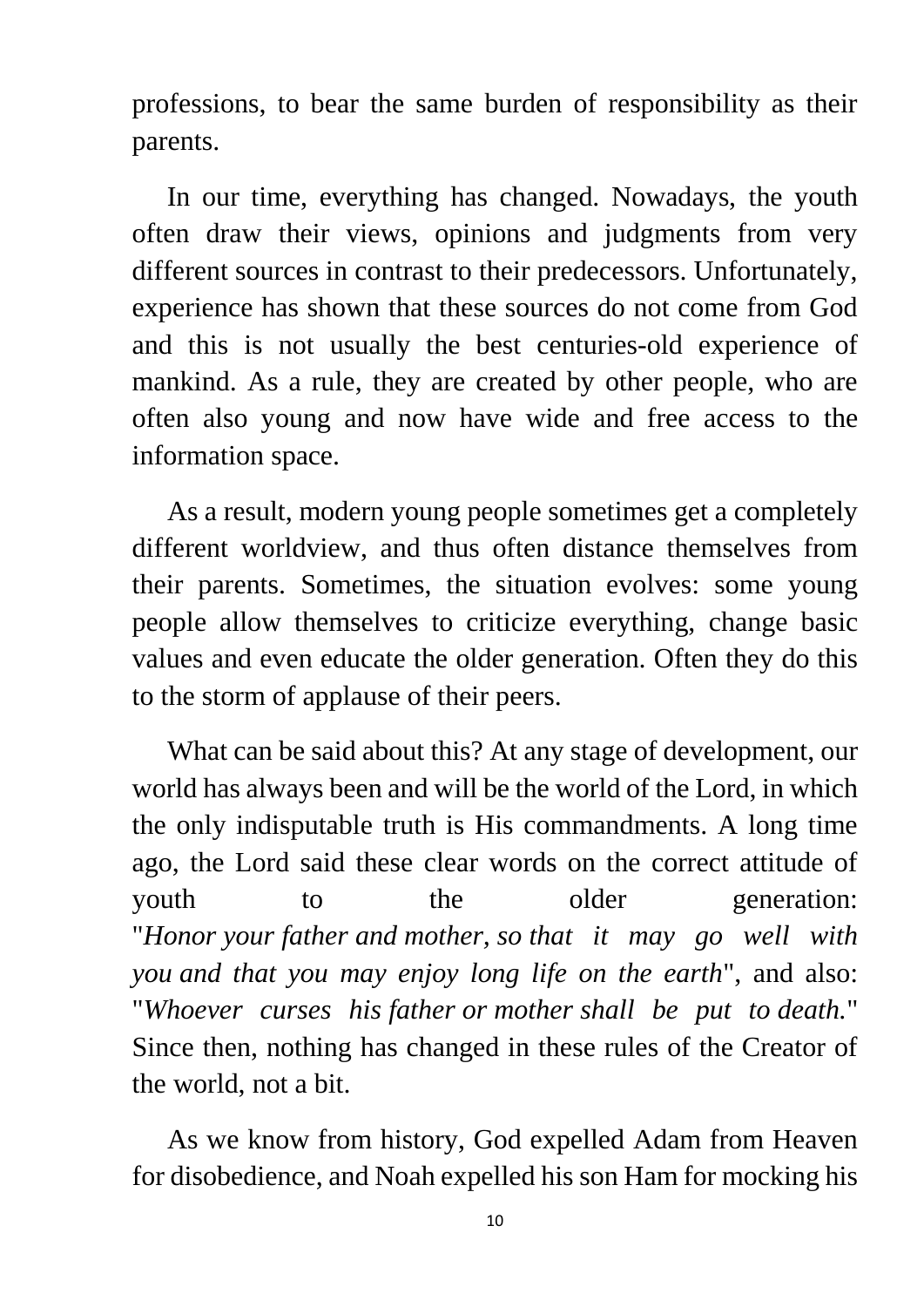father. For many centuries, the people on earth have unanimously condemned Adam and Ham. No one could even think of condemning God or Noah for ill-treating their children. This is our Creator's position.

 Judging your parents is bad from the point of view of banal justice. Parents devote many years of their lives to their children, and children do almost nothing until a certain point. How can we try to put their opinions next to each other? If a person has cared about his parents for twenty years or so, then perhaps we can listen to him. But, until then...

 In general, the attitude of children towards their parents and older generation always clearly represents the health of a society. If this attitude is full of respect and reverence, then such a society is healthy, otherwise, it's sick.

 When the Lord listed the signs of the future Last days of humanity, He mentioned that children "*will be disobedient to their parents*" in these days. This is a very important phrase to understand, which is difficult to misinterpret.

#### **Times of lies.**

There's one short joke:

"Little Johnny, what is two times two?"

"Sorry, are we buying or selling?"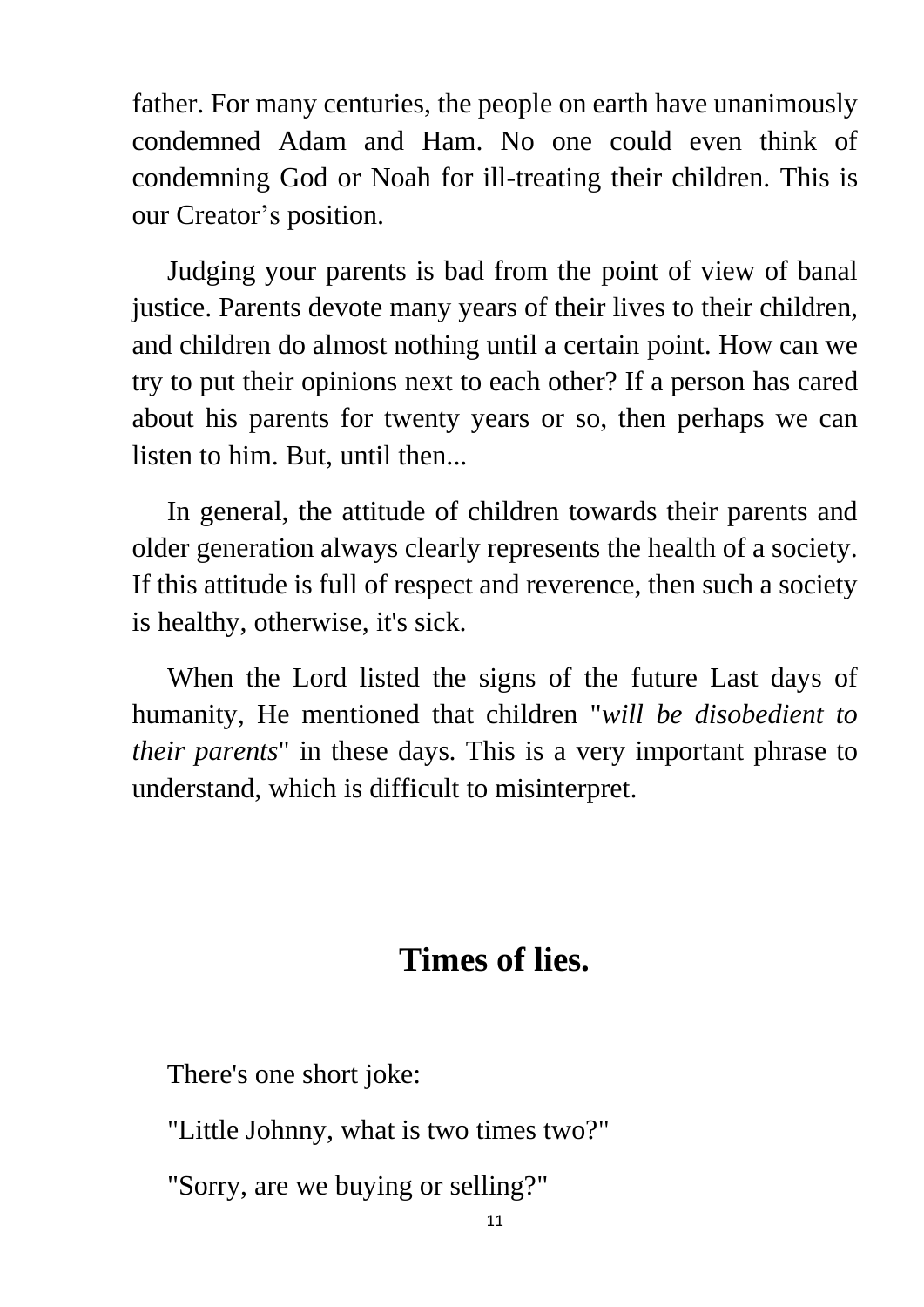It's very sad, but such philosophy and moral are becoming more and more popular and widespread on our planet. Until a few decades ago, the profession of a journalist had a very positive reputation around the world, almost like the profession of a doctor. For people, a journalist was the one who tried to bring the truth to his readers by any means. Unfortunately, these days have passed, and the "truth" is increasingly determined by money.

 Today, the number of fake news in the world has reached such a high level that now almost no sane reader and listener takes absolutely seriously all written or said. But this is not the saddest thing. The saddest thing is that almost no one on earth is no more surprised that there are so many lies in this world. Lies on earth have become almost normal and even necessary for some professions.

 And, everyone is already getting used to it, but not God, who always gets in the way of lies. (Yes, the good old God, Whom a significant part of humanity persistently tries to hide somewhere). That's why a lying person immediately becomes bad in the eyes of God; the Lord told people about it many times.

 Therefore, those who begin to deliberately deceive other people – whether they are politicians, journalists, bloggers or others – go up against God because of their actions. Because in this case, they begin to destroy people's faith in honesty which the Lord is trying to instill in people.

 Moreover, fighting with God is not the smartest and harmless thing to do on earth. If someone ever thought of studying the history of different liars of our planet, he would make some interesting discoveries. He would see that their life's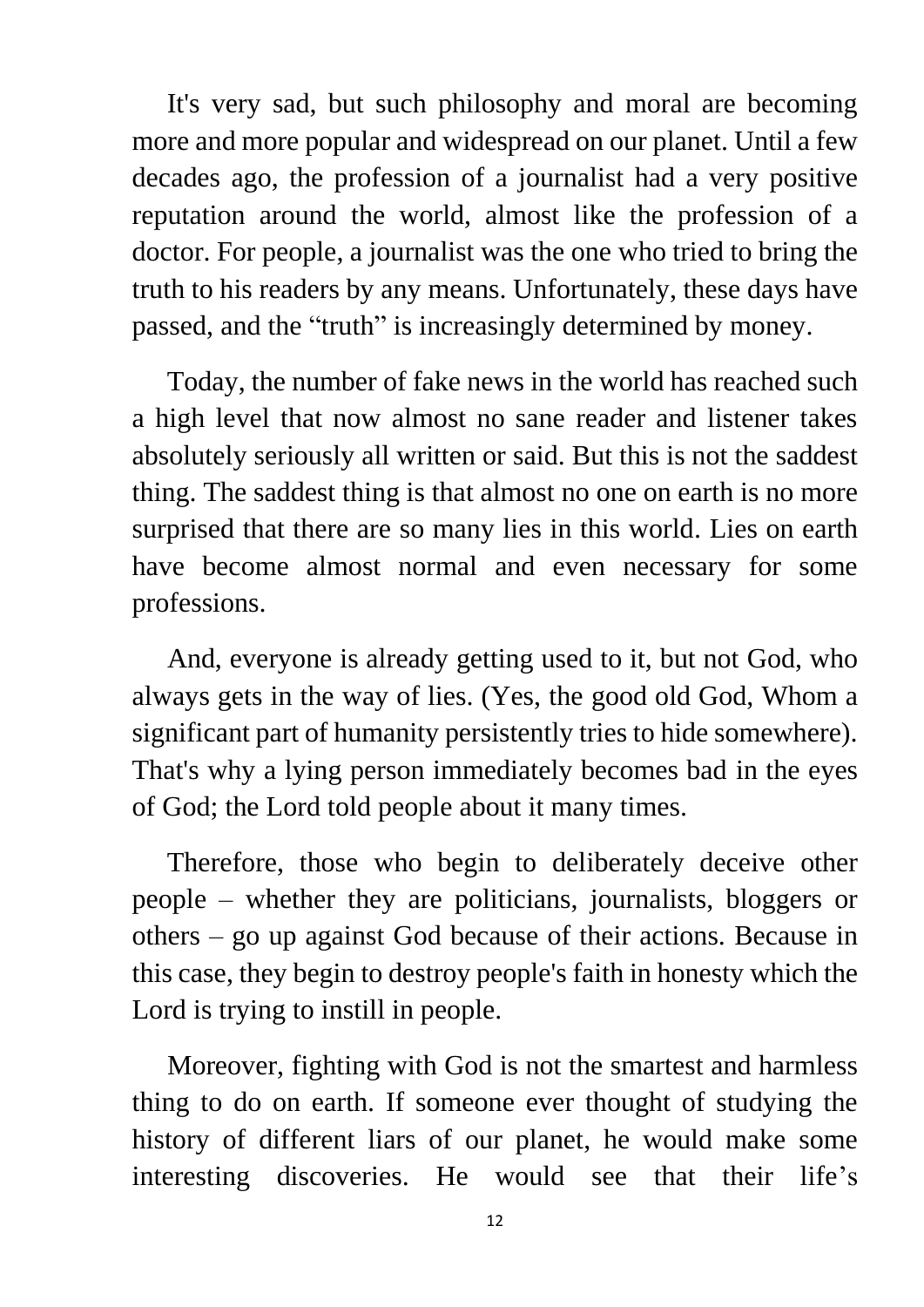circumstances were not so good. Whereas, all honest politicians, journalists and ordinary people on earth are always supported by God.

 Well, of course someone can fight the rules of the Lord on earth. However, this project cannot be called at least a little promising. Rather, it's like a swim against the flow of a huge river. One day, any swimmer will run out of strength here, and the River would inevitably carry him away.

#### **A couple of sketches.**

Yeah, people's lives are changing rapidly nowadays...

 It seems that it's only a matter of time before people at weddings will hear not the traditional: "and now, young marrieds, exchange your rings", but something like: "and now, dear young marrieds, give each other access to your personal data in the mobile application, and then protect the new data using your retina."

\* \* \*

 Or another story. In a long traffic jam, drivers turn their heads, honk and don't understand where they should go next. Pedestrians stare at street name signs and struggle to decide which way to head to. Crowds of social media fans are walking down the streets, down in the dumps, and sometimes sway from despair and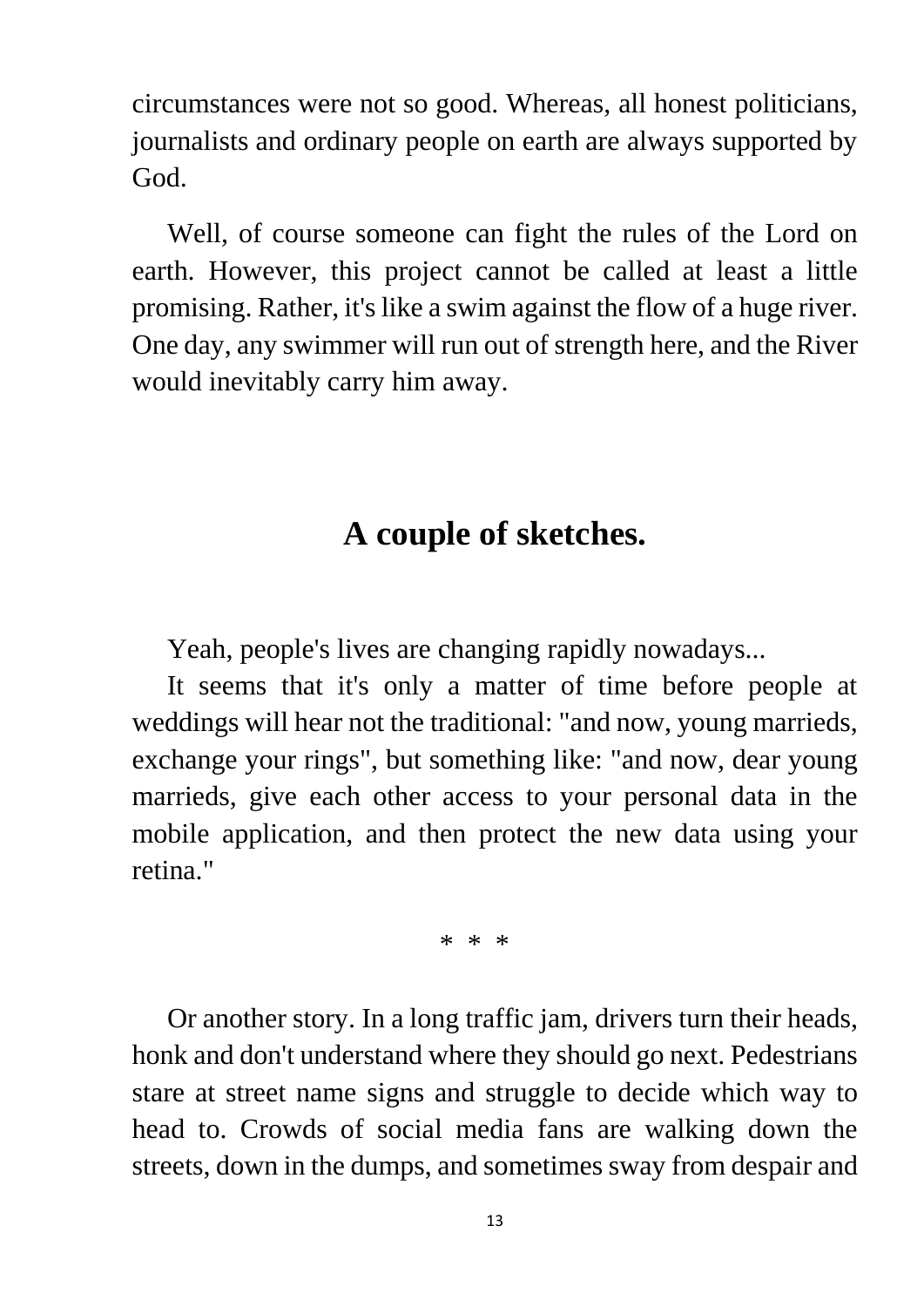lack of likes. An apocalyptic scenario, you say? No, just a normal disconnect from the Internet in the possible near future.

\* \* \*

 Actually, writing about the future, as experience shows, is quite a thankless job. After all, back in the eighties, if some sci-fi writer decided to describe the aspirations and values of today's world, then half of his readers would die laughing, and the other half would blame the author for his excessive fantasy. However...

#### **Conscience.**

 It's safe to say that every person on earth knows the feeling: when it seems like you've done everything right and convinced yourself that there was no other way, but in the end, you suddenly hear the voice inside of you: "No, my dear, you've done it wrong."

 What is that voice? Who is this someone on the inside who allows himself to refute our rational conclusions?

 However, there's someone who has every right to do this. Usually people call this voice the *conscience*, but in fact, these thoughts inside of us come from the One who created us and wants to see us as people with the highest sense. This is the voice of our Creator. And, like as in some training program, when we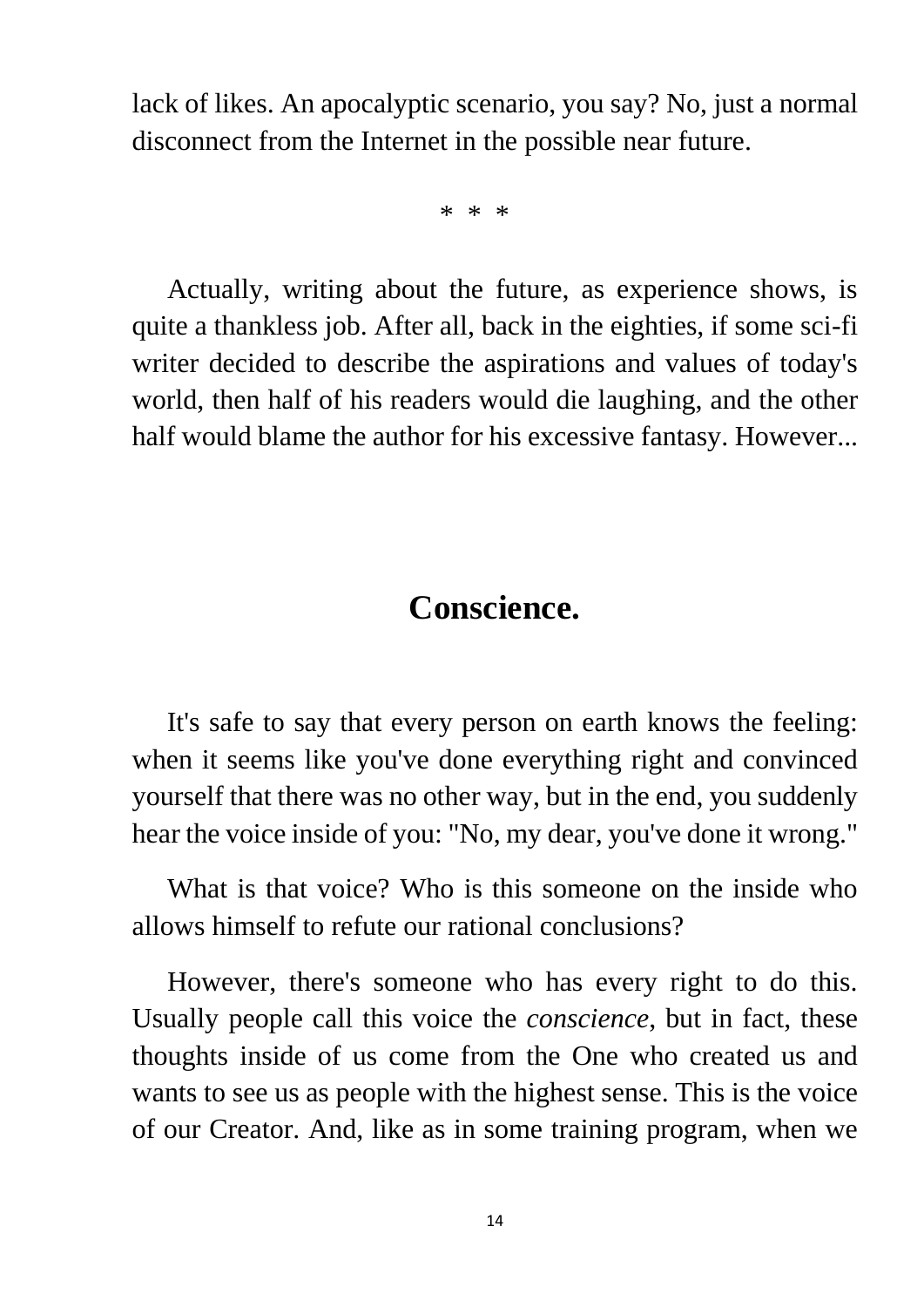do something bad, this voice often tells us: "Your decision was wrong."

 Not everyone likes to hear this voice. A person often likes to feel that he's always right, or he is too sensitive to criticism. Therefore, the voice of conscience is a hindrance for many people. The Creator is not insistent in this regard: if a person wants to remove this voice, he can do it with some effort. To do this, a man should just always do it his way and never listen to his conscience. As a result, this voice will become quieter and quieter, and then, it will disappear completely.

 However, that won't make a person happy. This is because acting contrary to the voice of conscience, he acts contrary to truth, love, and nobility. It's as if he cuts the umbilical cord that connects him to the source of all humanity, to the goodness of the whole world. Eventually, such a person will be left alone with his pride and ego.

 Needless to say, even on earth, this is an absolute dead end. Outside of earthly life, such a person doesn't have a chance at all.

 Why? Because our conscience always and forever tells us to forgive, to regret, to worry about others; it encourages us to protect and preserve our faith and correct views, to keep a kind attitude in life. Conscience constantly returns us to honesty, openness, high morals.

 If we get conscience out of our life, then we begin to deal with different opinions and slogans like: "the end justifies the means", "morality is a relic of the past", "lying is acceptable and sometimes even useful for achieving the goals", "human history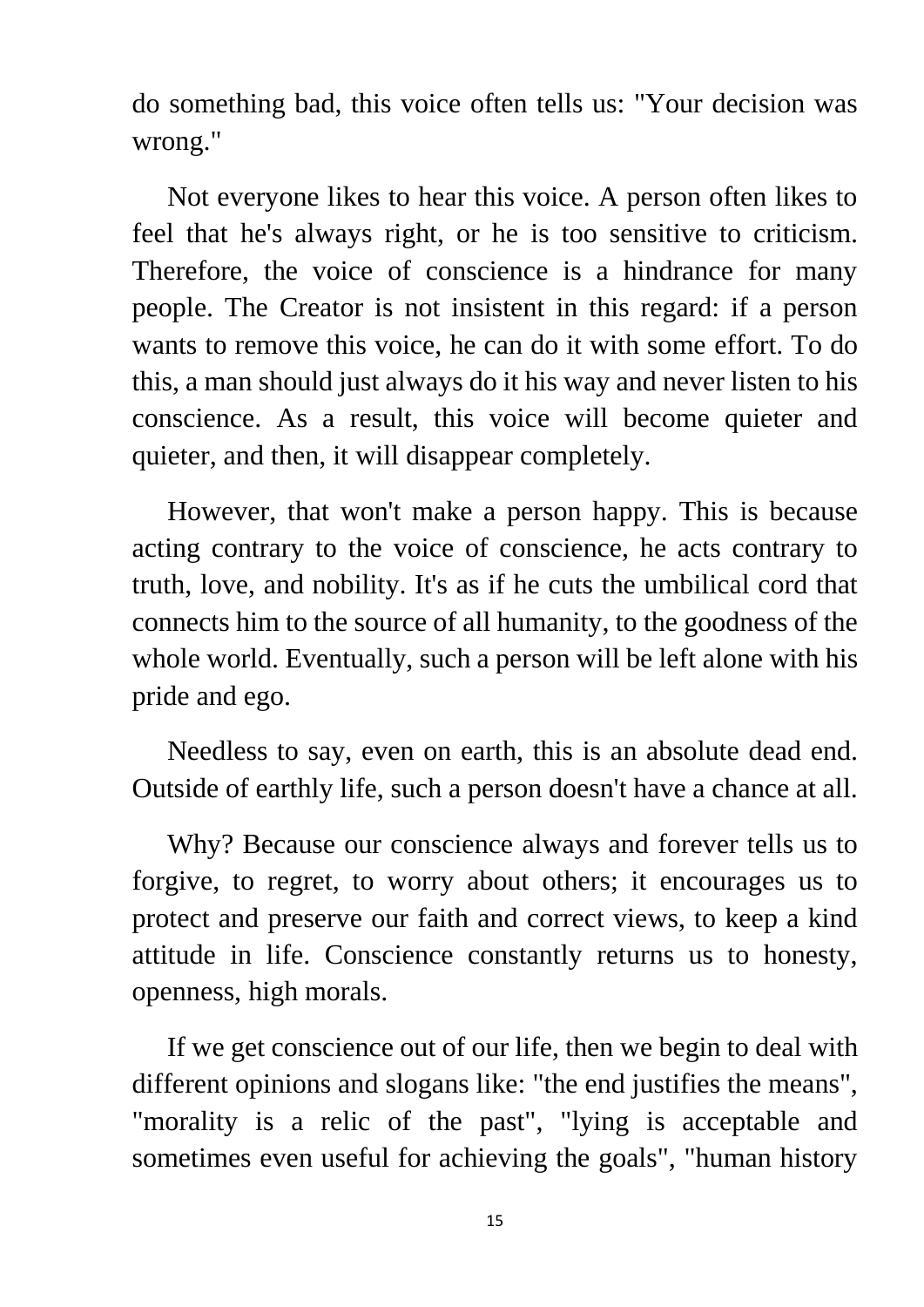is not so important anymore", "my life, my rules", "family flexible concept" and many more.

 Well, every person has free access to any information in our time, therefore, he makes deliberate choices in life. And it is very good that this awareness allows all people to find detailed information in advance about the final results of our steps on this or that path.

#### **Changes**

 People's lives have been changing very quickly in recent years. Day after day, we're gradually getting so used to the new things that show up that we often don't even notice these changes. However, things are really changing, and they're changing at an amazing speed. You can clearly see these changes, if you examine the past few decades.

 Only some twenty years ago, our computers were enormous, and the programs were very simple. Then, year after year, computers began to reduce in size, and programs were getting more and more complex. And now, life without a smartphone seems almost unreal to an average person.

 The speed of changes has not decreased. Nowadays, some people are already placing chips under their skin to make payments and use 'pass' systems. Cameras on the streets are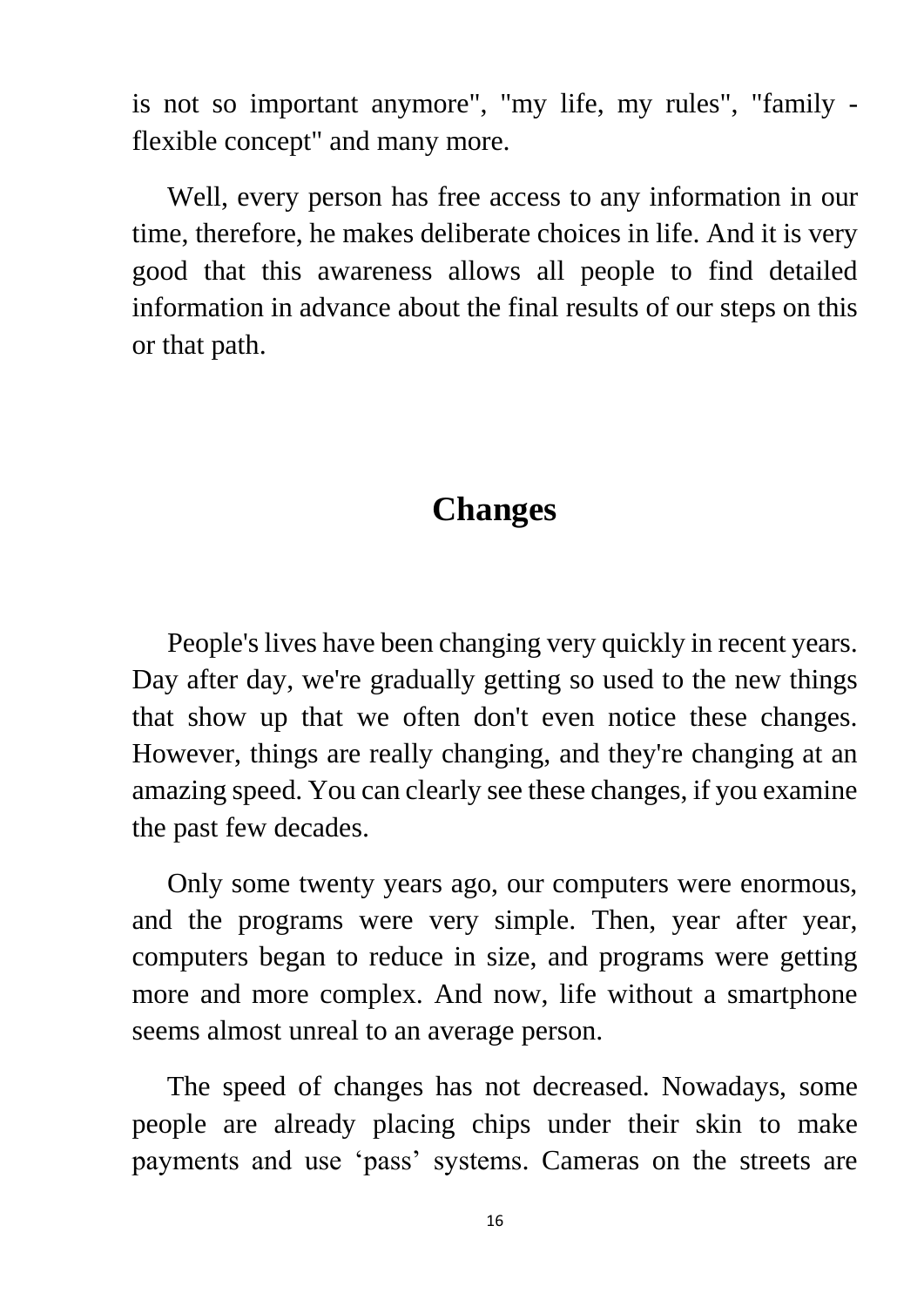beginning to recognize faces with confidence. Our voice, fingerprints, and retina are used for different purposes. Perhaps, only our cats and dogs don't yet demand our personal data today. One can only speculate what happens next.

 Advertising has recently become so sticky that it has long surpassed any gum on the sidewalk. Nowadays, a person just enough to touch some information on the Internet to make this topic show up again and again on every screen in front of him for a long time.

 Serious changes are also taking place in the moral sphere of human life. We have almost forgotten that two or three decades ago, people were outraged by any lie and deception in this world. They believed in justice and in decent journalists who were always ready to fight for the truth. Today, those times seem almost childish and a little naive idealism in many ways.

 Due to the absolute freedom of self-expression, everyone now has the opportunity to express their opinion and convey it to all citizens of the world. As a result, our information field is filled with a whole bunch of "broadcasters" who wouldn't have been trusted with writing a small note for the school newspaper twenty years ago. That's why the general information level is now much shallower than it used to be.

 The meaning of the modern youth's life is to collect abstract 'likes' as much as possible, for their appearance or lifestyle, and money searching. And romantics, altruists, idealists, poets (who don't use crude language) in today's world look like endangered dinosaurs at the last stage.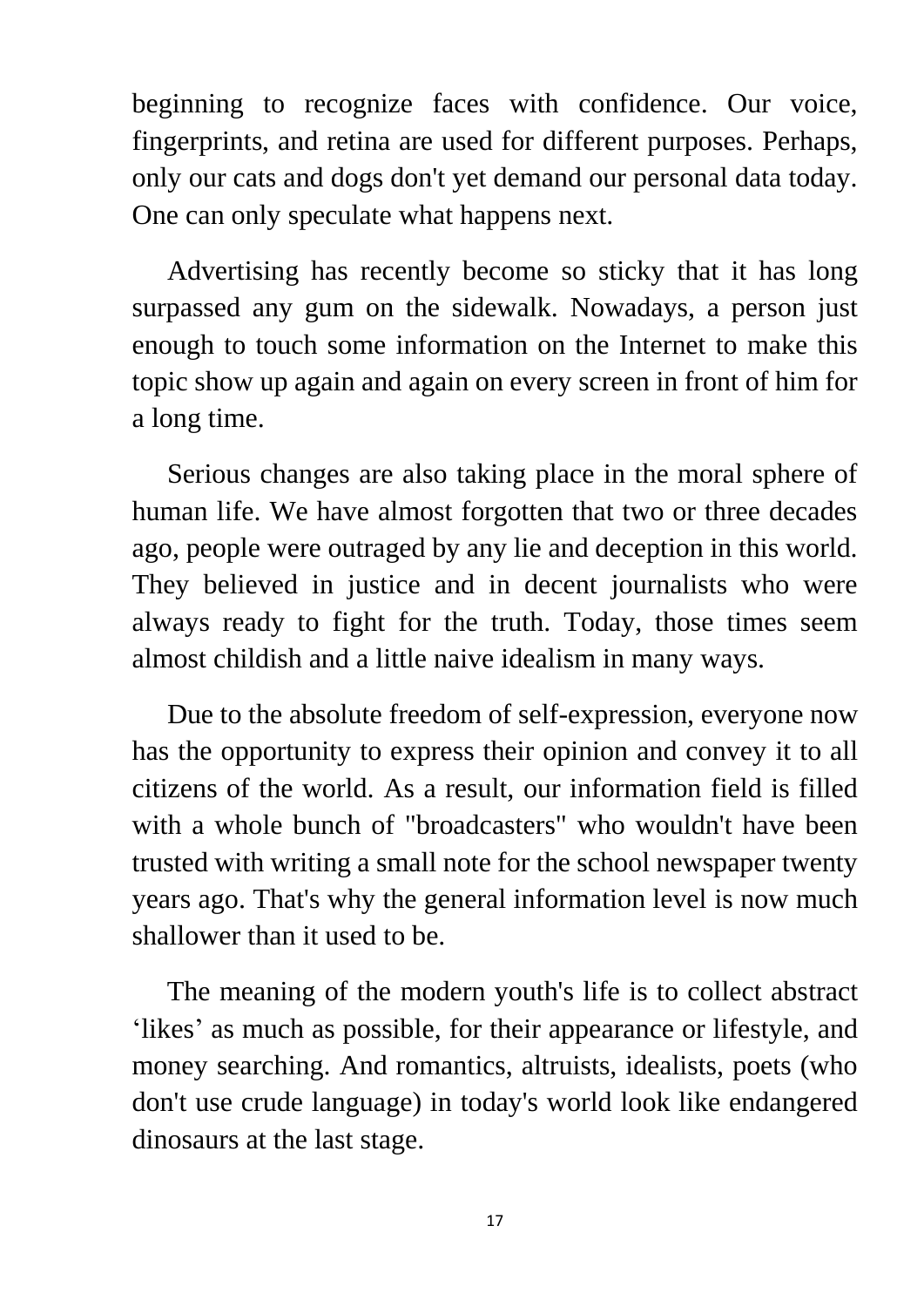It's hard to say where all these changes lead to. Of course, there's a chance that one day, people will realize that they've lost something very important in their lives. Something that was granted to us by God. Something that made people's eyes light up and their hearts beat joyfully for many years.

#### **The Mirror of the World.**

 Many thinkers and philosophers of different times often compared our world to a huge mirror when they described the processes that took place on earth. They said that all the evil and all the good things done on earth would one day return to their authors.

 Of course, we can treat this differently. If we don't really believe in this concept, our view of everything that happens in this world will always be directed outside. We will do our best to fight different troubles, diseases, adverse natural phenomena, crises, cataclysms, and so on. Materialistic people have always done this and will continue to do so.

 To be fair, it's worth noting that even though the people of Earth today have much more opportunities compared to their predecessors a few centuries ago, their progress in this direction is not very impressive. There are still as many troubles on Earth as before, and perhaps, there are even more of them right now.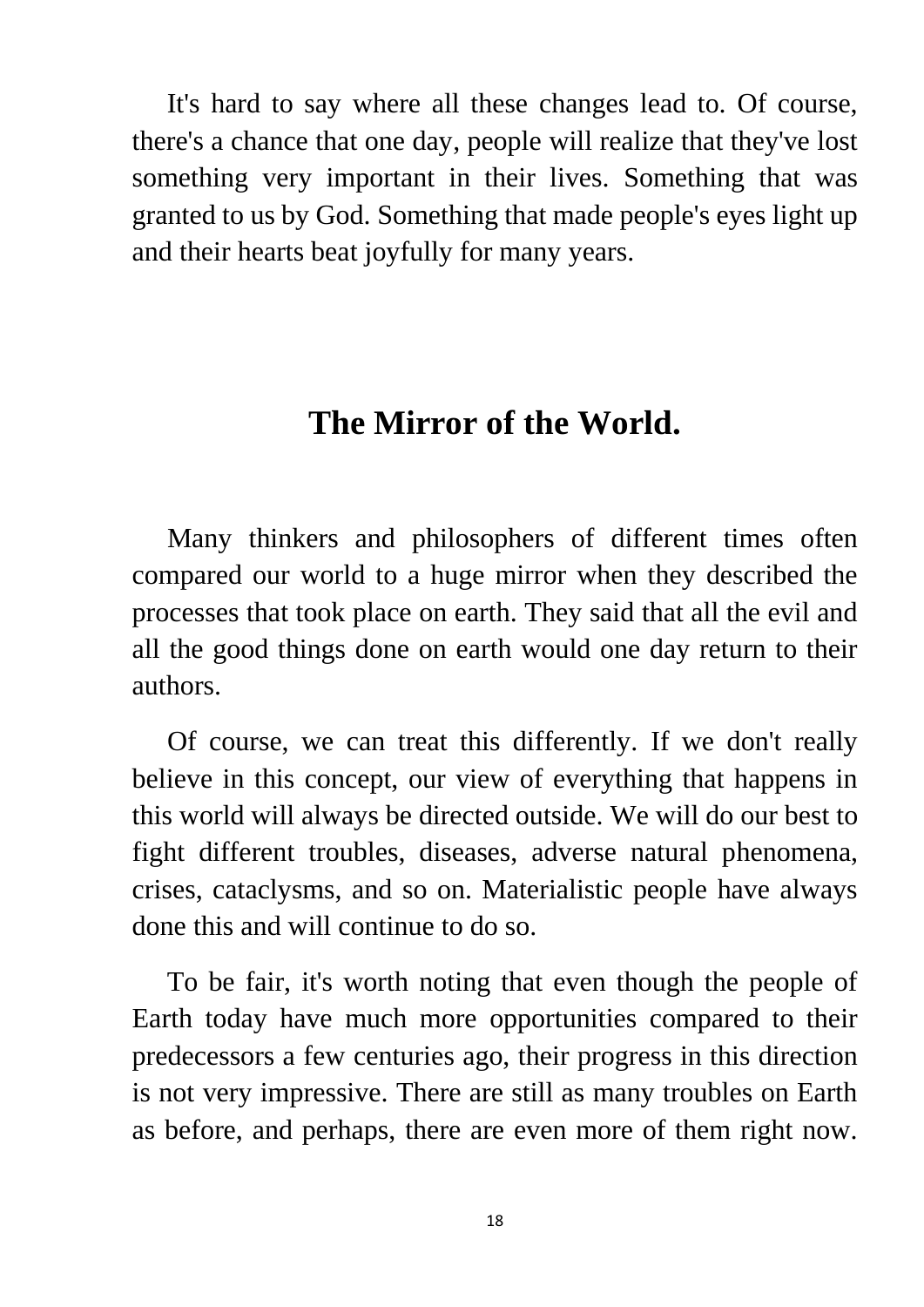However, materialistic people have no choice: they have to fight for their comfortable life by all the means they understand.

 However, if people assume that our world is, in fact, a huge mirror, their views of life begin to change. With this approach, a person isn't looking for an answer to all his problems outside. Instead, he is trying to find the answer in himself and in his own life. Such people try to understand what actions of theirs led to this or that undesirable reflection of reality.

 And, this approach is progressive, because it doesn't consider the selective and often selfish worldview of people. Such worldview gives one a chance to find the principles and morals of a higher level: the principles of the Creator of our world, of the Higher power or God, whatever you call it. After all, God created the mirror of the world, and people should make just a small effort to find His simple commandments and try to follow them. Well, and good reflections in the mirror of life will always prove that they have chosen the right path.

 In general, materialism is not that bad. Do you know who the greatest materialist in the world is? It's God! There is an entire planet with seven billion of His children at His disposal. Every day, He has to take care of them, fulfill their needs and educate them, explaining the most important moral values to them. The Creator of the world never shies away from His responsibilities. However, despite all these worries, God always remains Love, Kindness, Honesty, Morality, Care, and Forgiveness.

 Do we remember the importance of all these qualities in our pursuit of materialistic things? Do we try to keep them in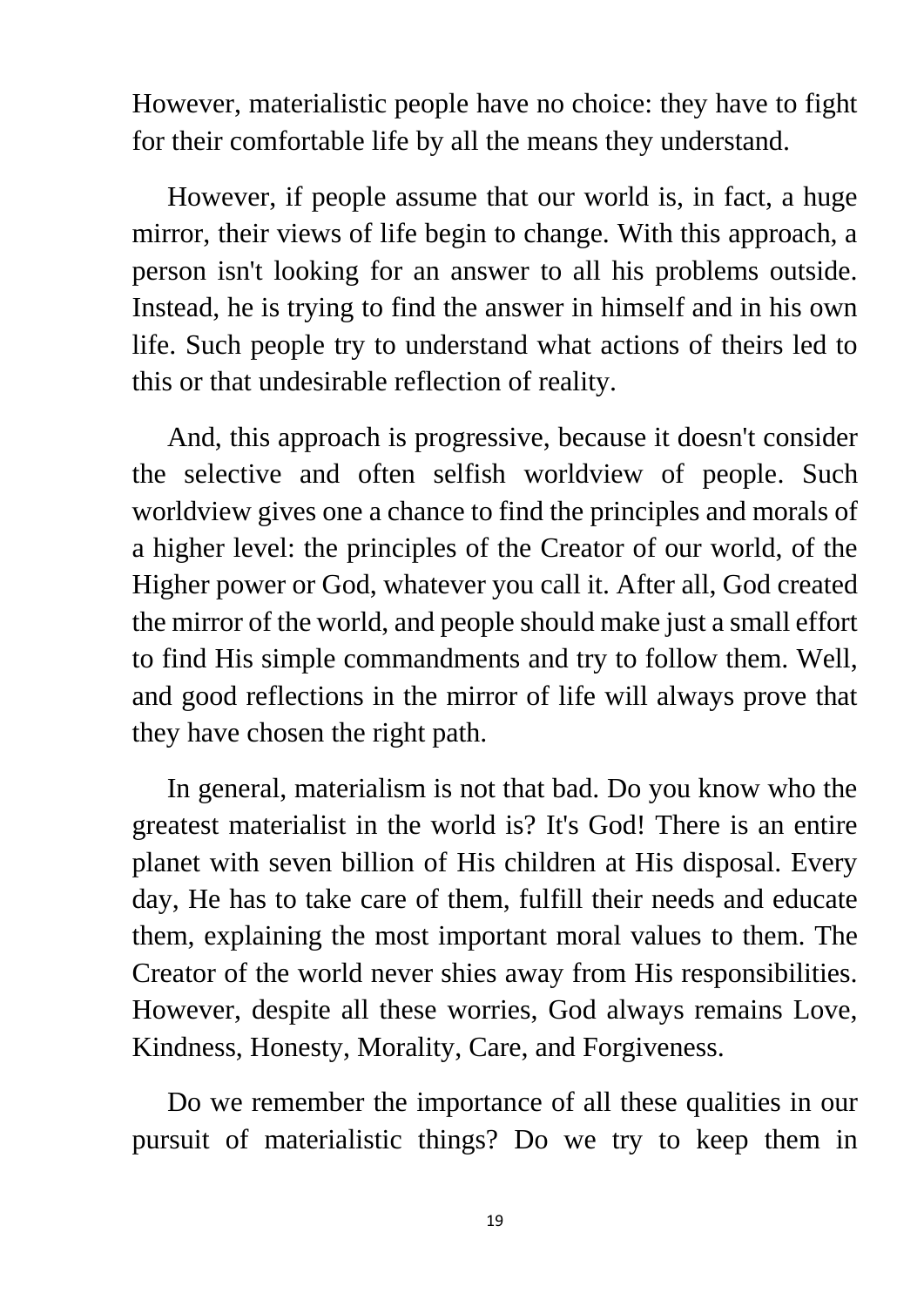ourselves? If yes, it's very reasonable, because this is how we ensure good reflections in our mirror of life.

 Well, and if materialism is all we have, it's bad. Because materialism without morality is insatiable. It will eventually try to lead us away from honesty and kindness. It will try to supplant the voice of our conscience and make us overlook sins. It will pull us away from high morals. And if we give in to it, then we can be sure that we'll not see a good reflection in our mirror of life.

 The mirror of the world reflects the life of individuals and the life of entire nations, living by certain rules, in the same way. There are many vivid examples of this in the history of mankind, especially in ancient times. Unfortunately, then, people were much more aggressive, cruel and often sinful, therefore, the reflections in their mirror of life weren't so pretty.

 The events of those times are described in detail in books that tell us about the education of ancient people by God. As is well known, in those years, there were severe floods and droughts, massive epidemics and volcanic eruptions, and much more. God usually explained to people which of their bad behavior made Him punish them. Those events are historical facts, and they had an enormous number of witnesses.

 Therefore, the theory of the mirror of the world is not an abstract philosophy. No, it is based on very serious data. Today, the question is whether we want to see and understand all this for our benefit or not. Because if the mirror of the world existed before, it still exists now. And the principles of reflection there have definitely not changed.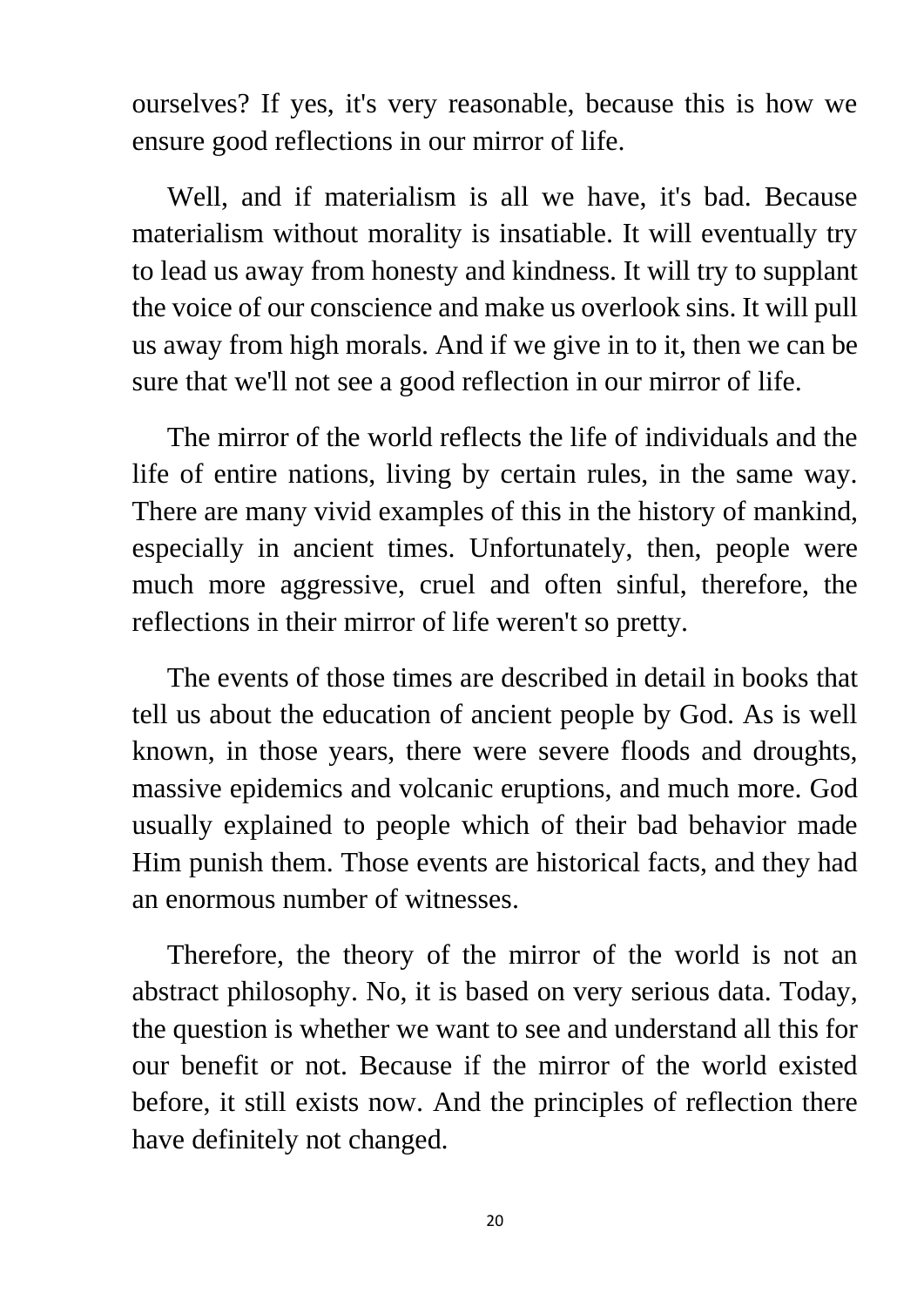#### **Homo sapience.**

 Scientists call the genus of people on earth Homo sapiens, that is, a Reasonable man. Namely, the mind and intelligence once elevated man above the animal world and made him the master of the planet. However, speaking of the human mind, let's think a little about what this mind is?

 Our world has progressed by a great deal in technical terms. With the help of different computers, modern programs and technologies, people can now do much more than they've ever done. But is this the mind that gave the name to our genus? In fact, this question is not as unambiguous as it may seem at first glance.

 A man who can achieve something using different technical tools and a man who is reasonable can sometimes be very different. It's like when we talk about a strong man and a technically capable man. For example, a strong man can lift heavy thing. However, a weak person sitting behind the crane levers can lift a hundred or a thousand times more than him. And what is the criterion of strength – the physical condition of a person or the result achieved by him? In humanity always had the first.

 Of course, a strong person can operate the crane, too. But a weak person can do the same – the result won't change. You cannot see the size of the operator's muscles until you look into the cabin. And no doubt, if a crane operator wants to become stronger, he must get out of the cabin and go to the gym as often as possible.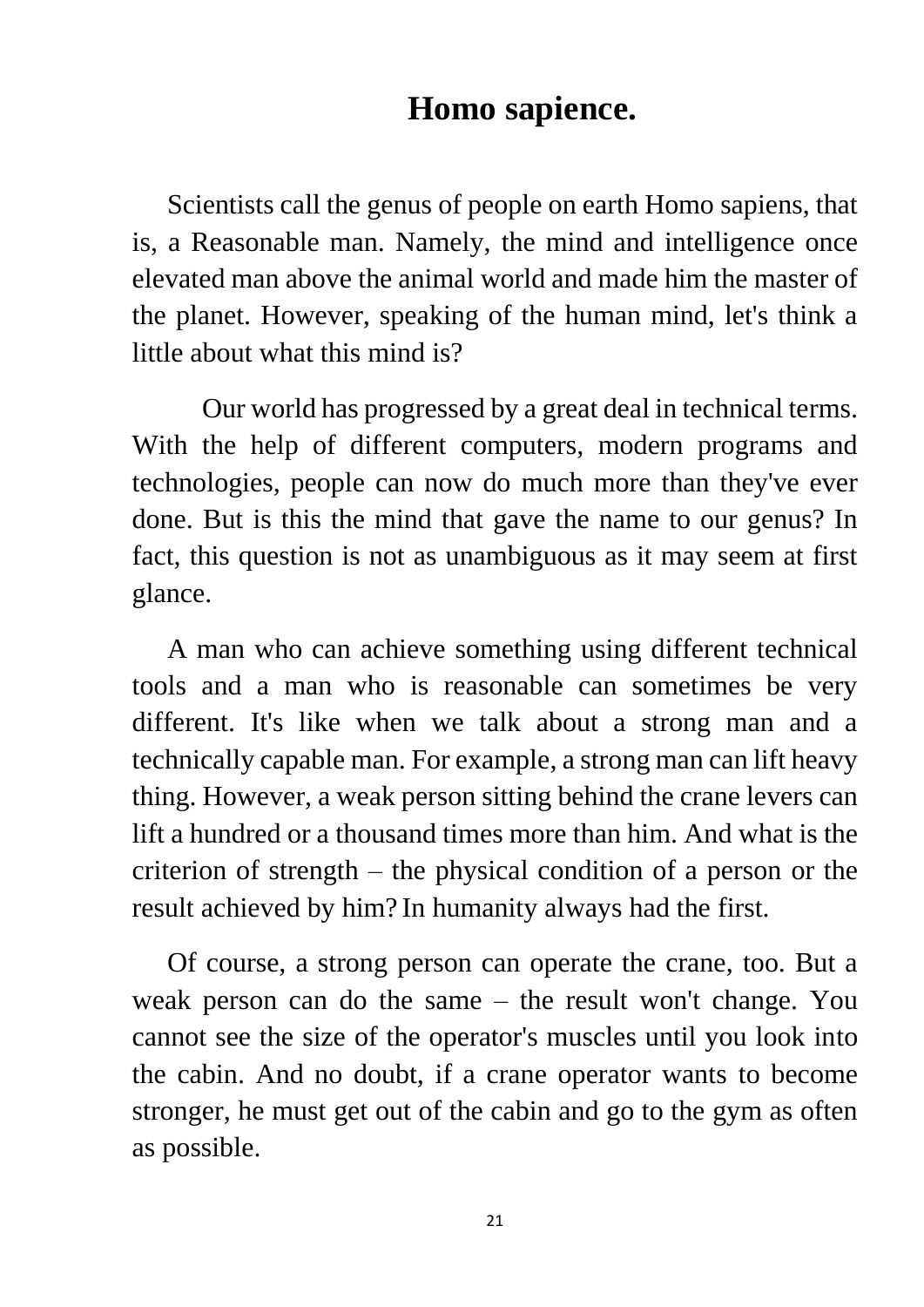The same is true for the human mind. The mind is the most important part of a person, which is responsible for logic, intelligence, common sense, abstract thinking, analysis, and much more. In a way, we can compare it to a certain muscle, because, like a muscle, the mind can also grow stronger and develop, or it can become weak and even atrophy when it's not trained.

 A person who solves complex problems using computer programs or achieves something using high technology may actually be a very intelligent person, or may not. Need a certain skills rather than intelligence to control some device, even if it's very complex. But the number of areas of modern life that really require our thinking is gradually decreasing from year to year.

 For example, a few years ago, a car driver had to think dozens or even hundreds of times to get from one place in town to another. He had to choose a route, follow the map, take traffic into account, and so on. Today, the only thing a driver has to do is to say the destination to his navigator, and that's  $it - his mental$ activity is no longer required. This is certainly very convenient. However, this deprives our mind of the necessary exercises. Given the abundance of similar services in our daily life, we can say for sure that the number of useful thoughts of an ordinary person in a day has significantly decreased.

 If a modern person who uses all the conveniences of our civilization doesn't train his mind, then it's not good. The statistics of recent years provided by scientists clearly shows this. Scientists have noted that people who spend many hours in front of different screens gradually lose the ability to focus on something for a long time. They are slower to solve logical

22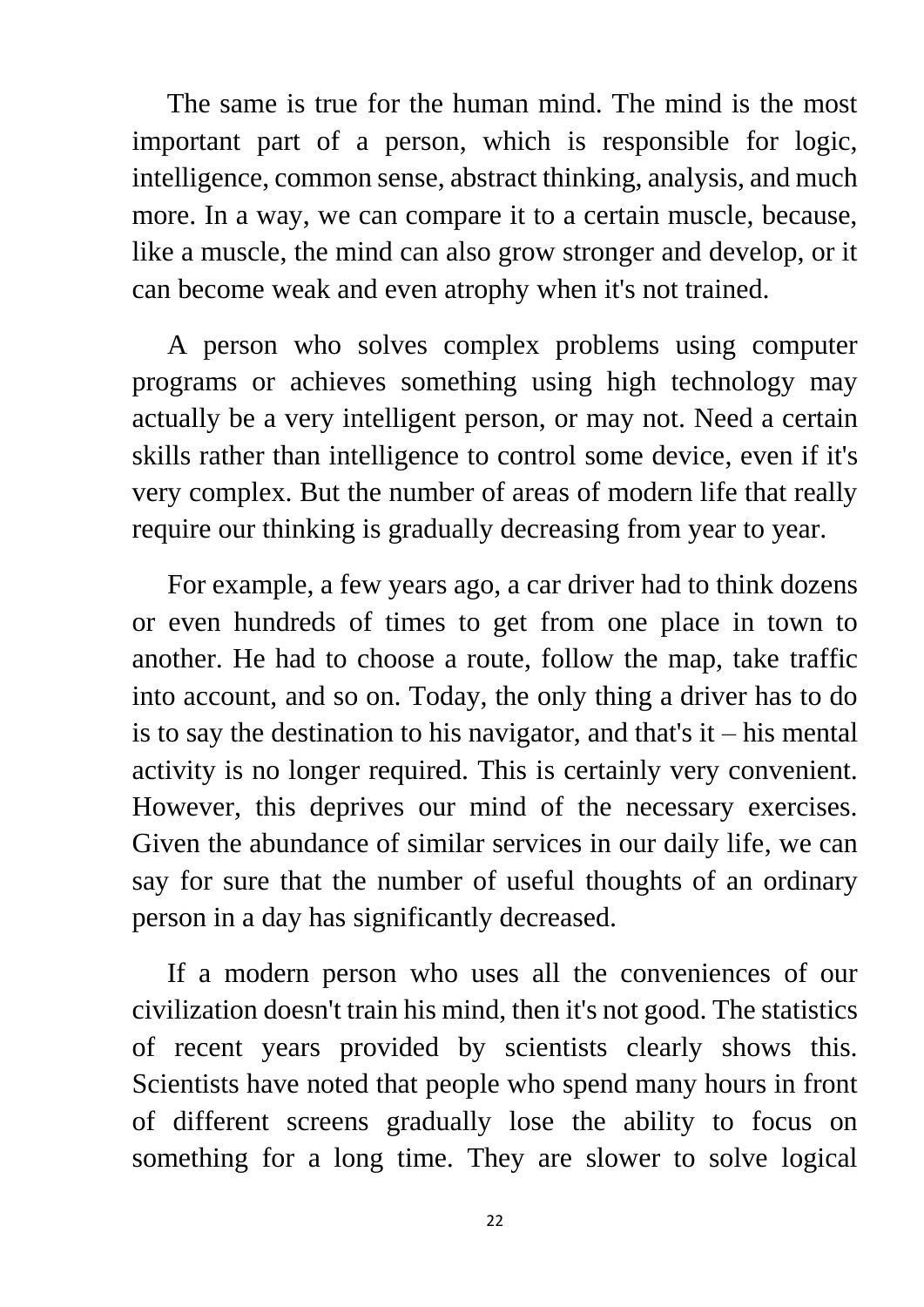problems in the mind, their abstract thinking and spatial orientation get worse, and much more.

 Given the scale of such changes in humanity in recent decades, we can now talk about the shift of our good old Homo sapiens generation towards some new and obscure Homo electronicus. And if we're not happy about this, then we have to get out of the "crane cabin" more often to train our mind. People have created many things for this purpose, for example, different logic games, thought-provoking books, educational materials, and so on.

 By the way, the decline in religious faith also confirms the decline in human intelligence. After all, faith is actually the result of the efforts of many human qualities, among which strong mind and its ability to find the main thing in life play a central role. To come to faith, a person must be able to correctly interpret the wellknown historical facts, must see numerous miracles of God and an incredible number of witnesses. It's also useful for him to understand the beauty of the grand design of the world's Creator, which is to change people for the better.

 And when one sees all this, his mind and logic will put everything together, and faith will grow inside such person. Coming to faith is the most difficult task that people on earth should solve in their lives, however, they must be very reasonable to do it. But, if a person doesn't come to God and doesn't worry about the inevitable future, how can we call him reasonable?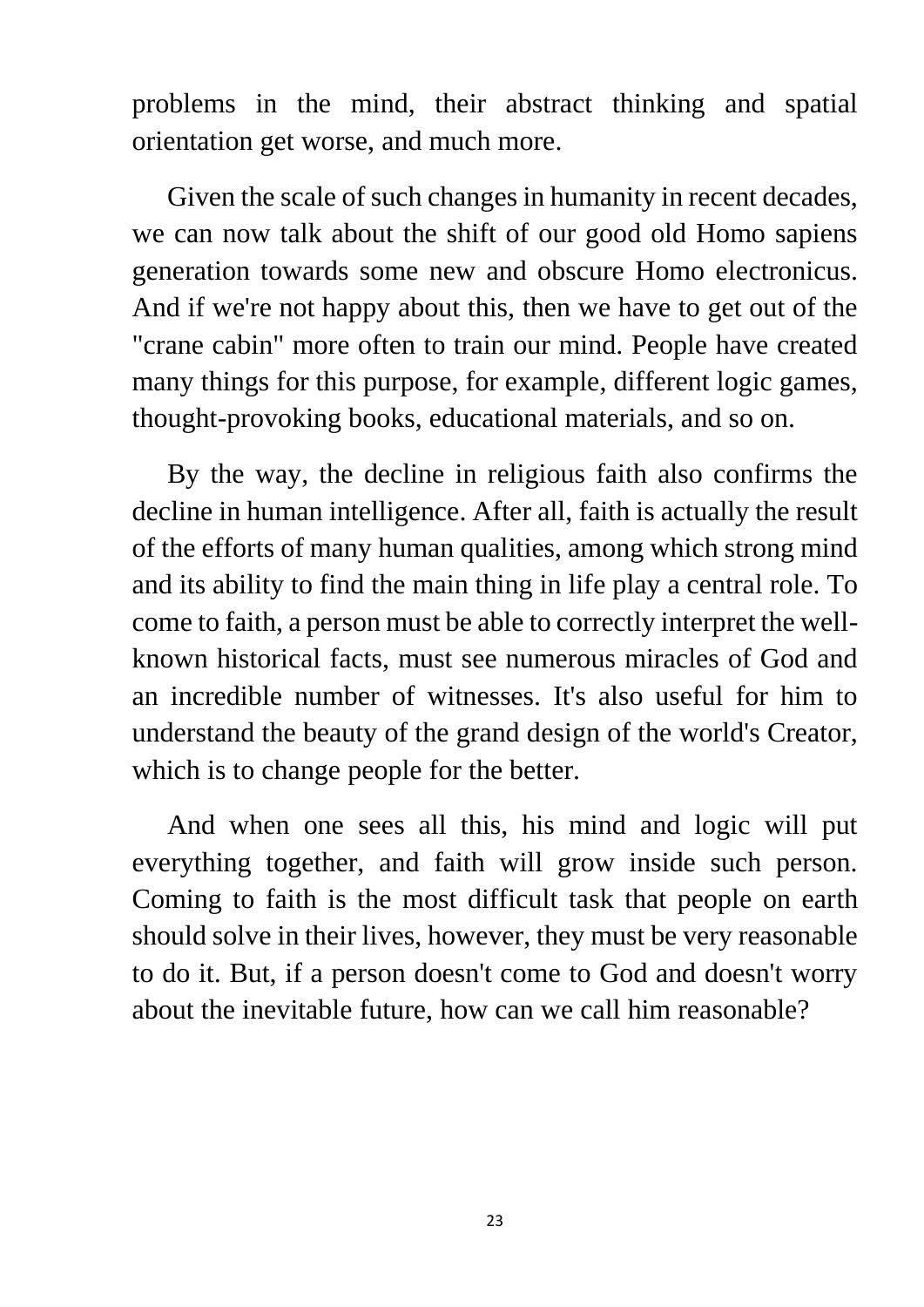#### **What God does not like**

 God gave people life and complete freedom of choice. He is very patient and tactful. Long ago, the Lord gave rules to all humankind, and by following these rules, people can live happily on earth and afterwards. However, the Creator does not insist or force people to fulfill them. If some people and even nations choose other ways in life, given all this information, God does not hinder them but allows them to follow their own ways.

 However, this doesn't mean that the Creator agrees with everything that people do on earth. Freedom of choice doesn't mean that God likes certain choices. Actually, God disapproves of many things.

 For example, the Lord would never approve of any sin. If people sin, this is their own choice and they are always responsible for such action and would receive consequences. The Creator is well aware of the results of this choice, and He has long told all the people on earth about it.

 God does not like betrayal. A betraying person is ugly and has nothing to do with the highest meaning that God originally placed in people.

 God does not like it when people who have supposedly made a commitment to the service of God begin to distort His teaching, and sometimes do ugly and even too ugly things. Due to such pseudo-followers, other people on earth get a completely wrong idea of Him.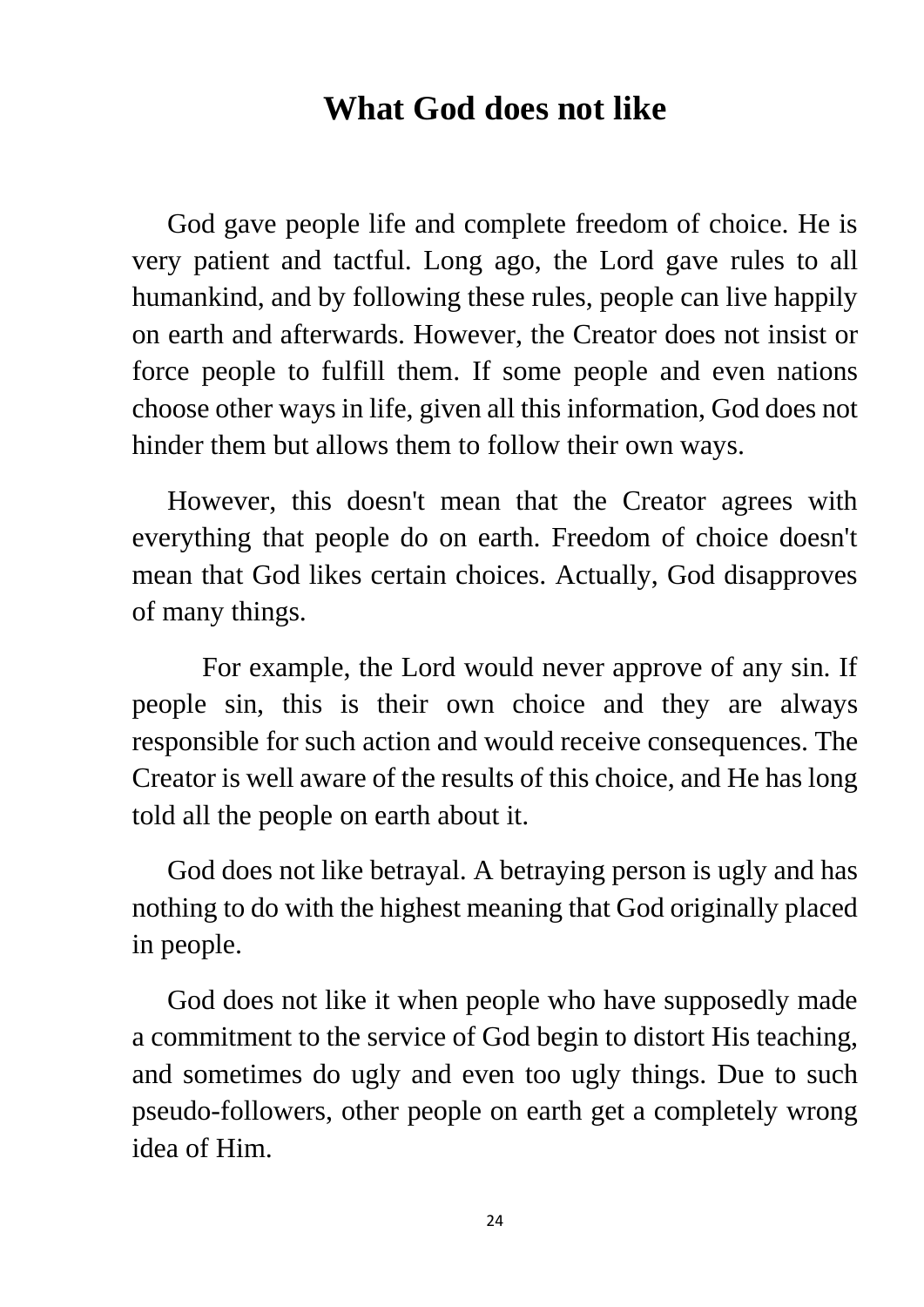God does not like people who lose their soul, that is, who lose the most important human qualities such as kindness, honesty, high morals, conscience, and compassion. For God, a human being without a soul is just another highly-developed animal that only thinks about the satisfaction of their needs like any other animal on earth. Such people don't have to overcome any moral hindrances on the way to their goals. The Lord did not create earth for growing such a population.

 God does not like it when people who believe in Him do not pass their faith on to children, or if they lose it themselves. To the Lord, this looks like an ordinary betrayal.

 God does not like it when various sinful groups or societies begin to actively, and sometimes even with pressure, spread a culture that is alien to Him. As a result, it becomes almost impossible for many of His children to grow up normally in this environment. To the Creator, this means that not all people on earth have real freedom of choice in this case.

 God does not like it when various sinful forces begin to crowd His real good children who remember Him and try to keep His commandments. He does not like it when they make them to admit sin, when they impose on them such principles and laws that would have made the people of previous generations terrified.

 God does not like it when different groups and societies plunge the younger generation from an early age into many sinful concepts, as in the norm.

 In this case, the Lord raises a dilemma: whether to let sinful forces continue to fill the earth with laws and ways of life that are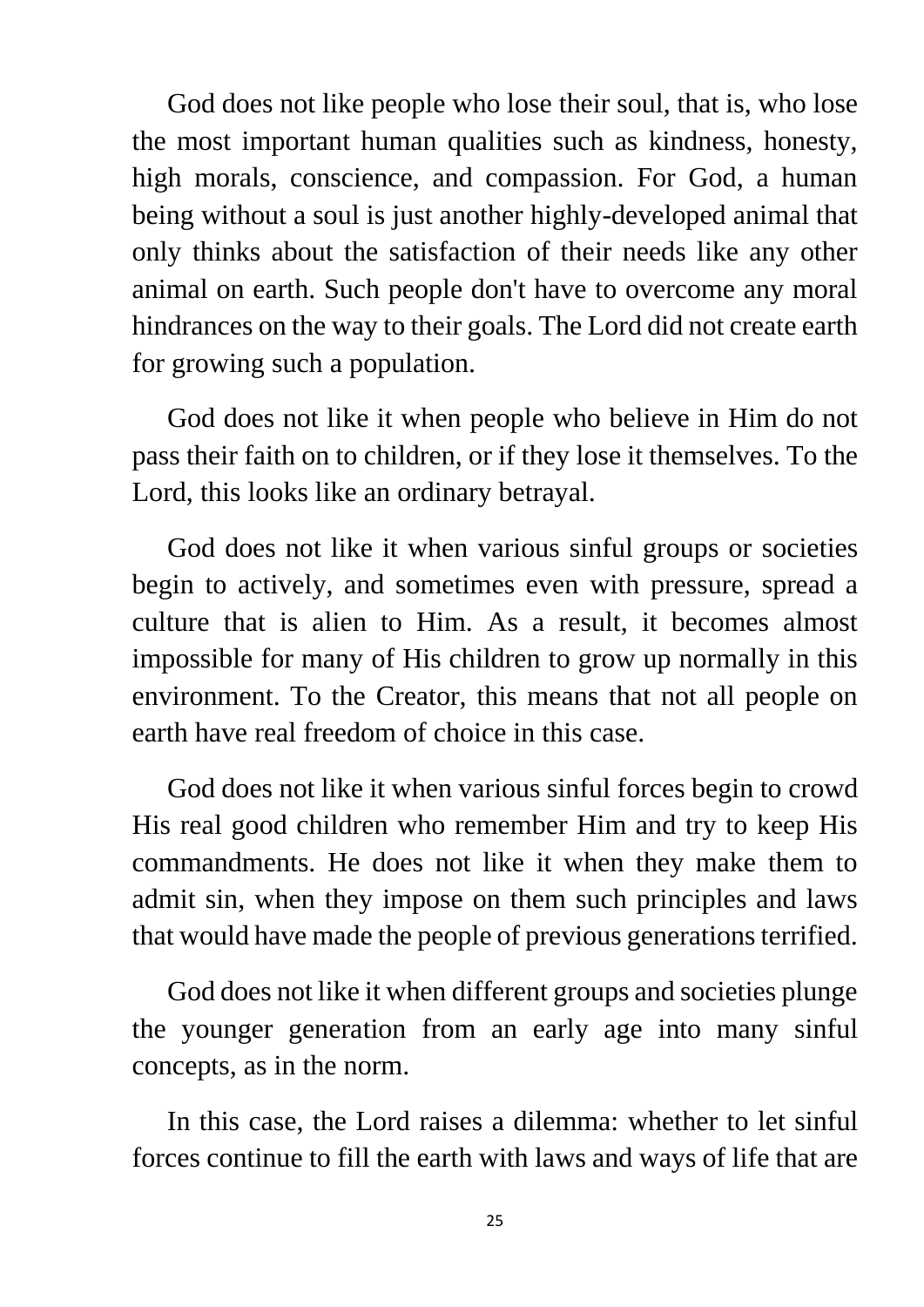alien to Him, or to protect His real children, who in other circumstances could make a completely different choice that would please Him.

 And if God decides that protecting the rights of his real children is more important, He begins to act. And in this case everything on earth begins to moving the way God wants it. And all ends only when He decides to. People can't undo anything that God has planned.

[www.bookfaceyourself.com](http://www.bookfaceyourself.com/)